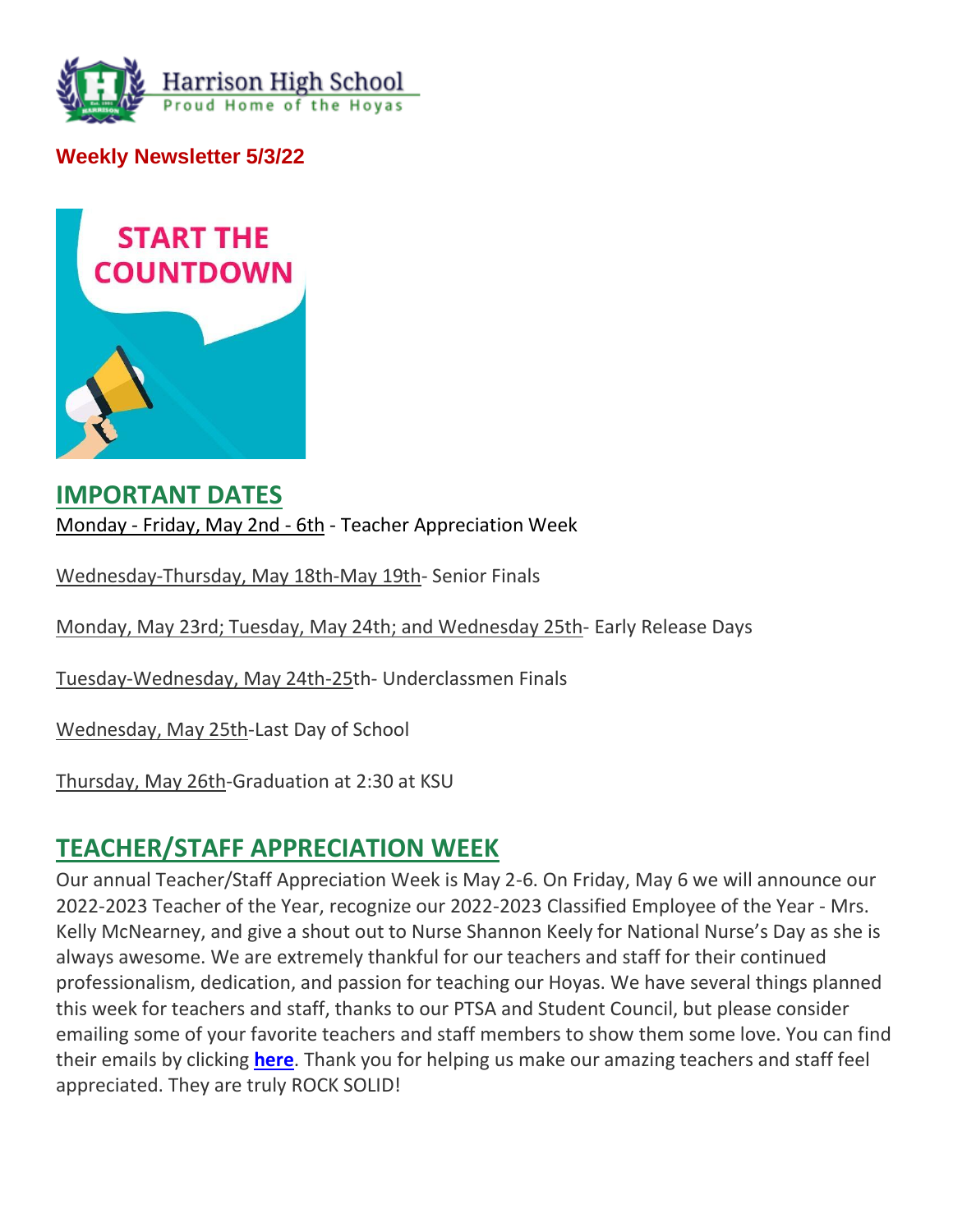

### **FINAL EXAM SCHEDULE**

Below is the Early Dismissal Parent Letter. Please note that Monday, May 23rd is also an early release day. This information is also available on our school website by clicking **[here](http://url503.cobbk12.org/ls/click?upn=oq5wnnHoD1NAxpT8rNAGXO9pgQjsMrFEdSeXOUfDN1RgsJ7faXaOoiniTTU3aAbI9EKR3a77MWDurGl8iss5KQ-3D-3DRb-G_W-2BfLYUoUwwI1tuGClKRhhPOSepcZIFoXnUIMjiA717kQ1i13BNQTwwJ9cl-2BWArXr6-2FDxoCbNFrRaplJKtN7fZ6FN9QvZUzEqAB9fOeZoTEgTLdCw6DCByjr-2BdLt0Ypb3e-2BqK-2F2VYRHBf9YEByWS2UOhad4aMz-2BAYUTC5khsFXrQaodfaIWwJVNHuWMN3vA81MeJRi5AdTcuJuqg6lbohzAQZqZkE-2BJqVLSsGmtTNo19eY4zdqmRJxEWN8N8zwaZN6XtTviO10GvLYu0PP4wCCw-3D-3D)**.



# **FALL SCHEDULES**

**Fall Semester Schedules:** Fall semester schedules have been distributed via the parent email address in ParentVUE. Please share this information with your student. Drop/add for students who are missing a class needed to graduate, have already received credit for or are currently enrolled in a class, are missing a class, have been scheduled in an incorrect academic course, or have not taken the pre-requisite needed for a course will run from May 2nd through May 12th. Students who would like to double up in math or Chemistry/Physics may also request to drop/add at this time. Only **one request** is allowed per student, so students will need to include all drop/add requests on their **one submission**. **If your senior student is scheduled for Minimum Day, it will be listed on their schedule. If their schedule shows three classes or less, they are missing a class and should submit a drop/add request.** The drop/add link can be found below. If you have any questions or issues, please note them on the drop/add form.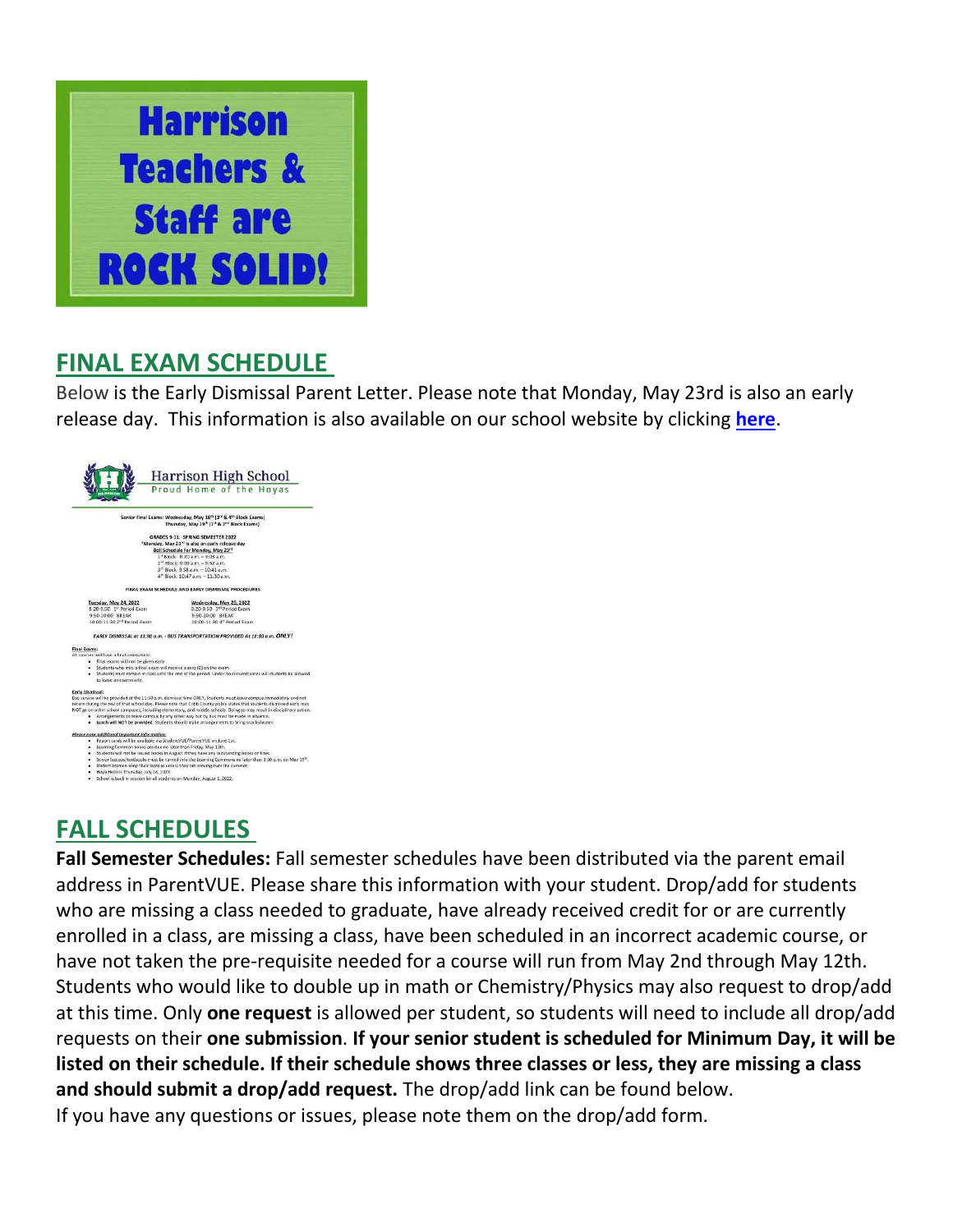Students who are wishing to take a course online through CVA/GaVS or Dual Enrollment should contact their counselor. Once their counselor has approved and the student has registered for the class, the counselor will work with scheduling to correct the student's schedule.

### **UPCOMING TESTING DATES**

Please review the below schedule for upcoming testing for this semester. You can also visit our website by clicking **[here](http://url503.cobbk12.org/ls/click?upn=kYpeu9rJVSU1acS4VG0V9dP8zXnygu7Up5qBE7usQ1gjJ2KuMFhtfI2x-2Ff4v7Mfrxjo-2FzJAMzmBp1pISxXOAxaTI-2FtsKP50Bsk89nbXR3XJAJCp4SMvzwg6Tk229l-2FQsOMEfemgC1IFBzcY1D5ggyNRVPKqpOXg7TH-2BXWGP5f3tcMEEgOEviaSyB1Mk33YmIhuO0VpSeaSgzAVdUa-2FY0Z4q7u-2BCgio5JkixgloDxe5rCqkgbIX9YN6AuDWwdqpAmNanLVzxBfeEHEFjmJRO5fUWWQvCuedyqcT8NlElE51ffwTetUS2fzAnjriJAfwf6pZ4jh1ivqLlXvYUC1q-2BTsTkkEFJrpsr20C1hlep9C1bLFOfrl7BlZY1cuYZb4G-2BqNFqGfNhf15zaMRNUH0mOJk2qBOcOdRcADRwfE6B-2BXts4DjHP0d3Li34z3OXMgBCE5q1PnPzoPfx0QILqBTd6ROv-2BYX2H6WPF5n3y1cik6UVD0jZPDMTtdgsIS5We8btT3INH0BDUfMb-2BovWvn9Pbo43SnLwP-2BaTLm1vj2yAIDtTjNBaMZnMsYWPlSDoJG2IkN8IGUFzNoiScY-2BODg1AevBy2xeYYOfJ6zBnk0akc5dMk0BDVycwIaAmhLYYMXAsgIWt5WchnIugFDS0-2FWX9CnayOgfKt-2Bv8uBtd6ogkxKNjIj2hSV8nUpuasQwkAJ-2B9Pes-2F3ORW6ZrQcWt2QnyG-2FFJY5tRIBZ1Bhme2kNmJLI9V2eCnblDLdaT2fu4GctN0dmsHiTE0AXq1Gd3v5HKFJUc5SY7dAYw-2Bu-2Bbrw1zDFtpFoCflJjgV1WGkyVvLTEvKsknWu6thnUsP3oIv9ocXUuBDdwTF8QFU2-2BSrXsXnFAsW5e15vkwOsSsbvfzxmIDnSsEO3aKDPuGBmjbo5voj-2F06fohlEauFwfNpGqLC9w4fG4wIvTAFhYv7oAhO9j5pDtoOuxWMPmeK1ZQP5klpc3kgfHjL9BtPf2ry9vTp3O1Kd8pDvF49V5dwZCoUfMKqVUq2G7cf76CC5VQJUQPtiptKms9XgxQvZ9L4mZn5qFlLxYW7Ge9NHplLHGKBG0I-2BKdxf2ku3MqlQCOVu-2FZYg-2BJs6yldme63o-2F7e8MQ9cLDdZJRoCfVFYlWx-2F-2FbGbxp1HmFg5rfYS-2F9i0PHaGueFDfDbfbWLIoNysylncDssy5F-2BU1aW-2Bf-2F3nMtO7HBdAzDScRvYKZQ_W-2BfLYUoUwwI1tuGClKRhhPOSepcZIFoXnUIMjiA717kQ1i13BNQTwwJ9cl-2BWArXr6-2FDxoCbNFrRaplJKtN7fZ6FN9QvZUzEqAB9fOeZoTEgTLdCw6DCByjr-2BdLt0Ypb33tGGPfZtogKufjXG-2FpwFUvu7pA-2BYjkdyAGFzrEVJV5IJpxSXlhwcvVbG8VNh-2Fx6sXl56WC9R-2F7yKd7C6perEZLvaNlaWW6zzGAwUOwk19DhMH3kMc-2BX96BLq-2BWLJzoVHYGtE2m8-2BkkfwT-2BSnwJgY1g-3D-3D)** for updated information on testing.



# **EOC BELL SCHEDULE**

Please click **[here](http://url503.cobbk12.org/ls/click?upn=lifxRKNE4qaF4JWLXkbAsjh7ycX9GyI4V6qRbFFivNpp-2B3syQ-2BF1CRoHOrZqfnEtQcfUXEzQ4WYketaNTGV349eo-2B3sTIGdeyaGVfMh6KSBFWyA9PMb0FO2aMS0n0SKHORPEX8EfBNrD-2FdYc4i7yenHcdWMWZuD8S9tFA-2BDnD7Q-3DHGUH_W-2BfLYUoUwwI1tuGClKRhhPOSepcZIFoXnUIMjiA717kQ1i13BNQTwwJ9cl-2BWArXr6-2FDxoCbNFrRaplJKtN7fZ6FN9QvZUzEqAB9fOeZoTEgTLdCw6DCByjr-2BdLt0Ypb3X-2FKLx-2FdDwEzpxG-2FTniOrJ0midlWfI79H4aWcDlMsPXIHOcKvKt9wXkLVMNVj-2B4IiJpDizvyaHc-2FPx4xoOYa7K6tjcMYq89qhN5uCDj0bvN1o6ZmLmHMTt2xKLKvteyNhP-2B-2F62ACBhEtjEB1CJPWplw-3D-3D)** to review the EOC bell schedule.

|                           |                              | 2st Work          | 2nd Block          | <b>Znd Block</b>                                                                                               | 4th Block         |
|---------------------------|------------------------------|-------------------|--------------------|----------------------------------------------------------------------------------------------------------------|-------------------|
| <b>UMERICAN UTERATURE</b> | Tuesday<br>4/26/2022         | $8:20 - 9:05$     | $9:10 - 11:05$     | A1130-1146<br><b>BYLIN-1315</b><br>$0.18120 - 13.58$<br>01203-148<br>(DANIEL TECHNOLOGICALISTICH)              | $1:35 - 3:30$     |
|                           | Wednesday<br>4/27/2022       | $8:20 - 9:40$     | $9 - 45 - 11 - 30$ | A 12-25 - 12-58<br>@ 15:04 - 53.95<br>$0.1239 - 0.18$<br>$0.144 - 3.06$<br>(DUMBERTENE BATA LENDE)             | $1:50 - 3:30$     |
|                           | Thursday<br>4/28/2022        | $8 - 20 - 9 - 40$ | $9 - 45 - 11 - 30$ | $A1140 - 0348$<br>83594 - 12:35<br>$C1298 - 118$<br>$0.114 - 0.45$<br>(OLASSES TESTING EAT A LUNCHE            | $1:50 - 3:30$     |
| <b>HOLSE</b><br>ś         | Friday<br>4/29/2022          | $8:20 - 10:06$    | $10:12 - 11:47$    | $A1153 - 1225$<br>93225-1251<br>$0.4295 - 0.15$<br>$2126 - 255$<br>(CLASSES TESTING SAF A LENDH)               | $1 - 57 - 3 - 30$ |
|                           | Monday<br>5/2/2022           | $8:20 - 10:06$    | 10:12:11:47        | $A1153 - 1221$<br>0025-5355<br>$= 1280 - 535$<br>$2426 - 255$<br>CLANES TRYING MCA LINCH                       | 1:57.3:30         |
| <b>NDOTOR</b>             | Tuesday<br>5/3/2022          | $8:20 - 10:06$    | $10:12 - 11:47$    | 81151-1320<br>$9.026 - 13.51$<br>$0.1056 - 5.15$<br>$0.121 - 330$<br>(GASSE TECHNICATA HANDS                   | $1:57 - 3:30$     |
| <b>ALGEBRA I</b>          | <b>Wednesday</b><br>5/4/2022 | $8:20 - 10:06$    | $10:12 - 11:47$    | $A11A1 - 1325$<br>■ ログ(~12名)<br>$4.12 - 95 = 9.11$<br>$9.105 - 151$<br>(DLAMAS TESTING EAT A LUNCH)            | $1:57 - 3:30$     |
|                           | Thursday<br>5/5/2022         | $8:20 - 10:06$    | $10:12 - 11:47$    | $A31A1 - 53.25$<br>$0.35(29 - 5.5)$<br>$0.1255 - 231$<br>$-0.125 - 2.51$<br>de escolo recipenti della console- | $1:57 - 3:30$     |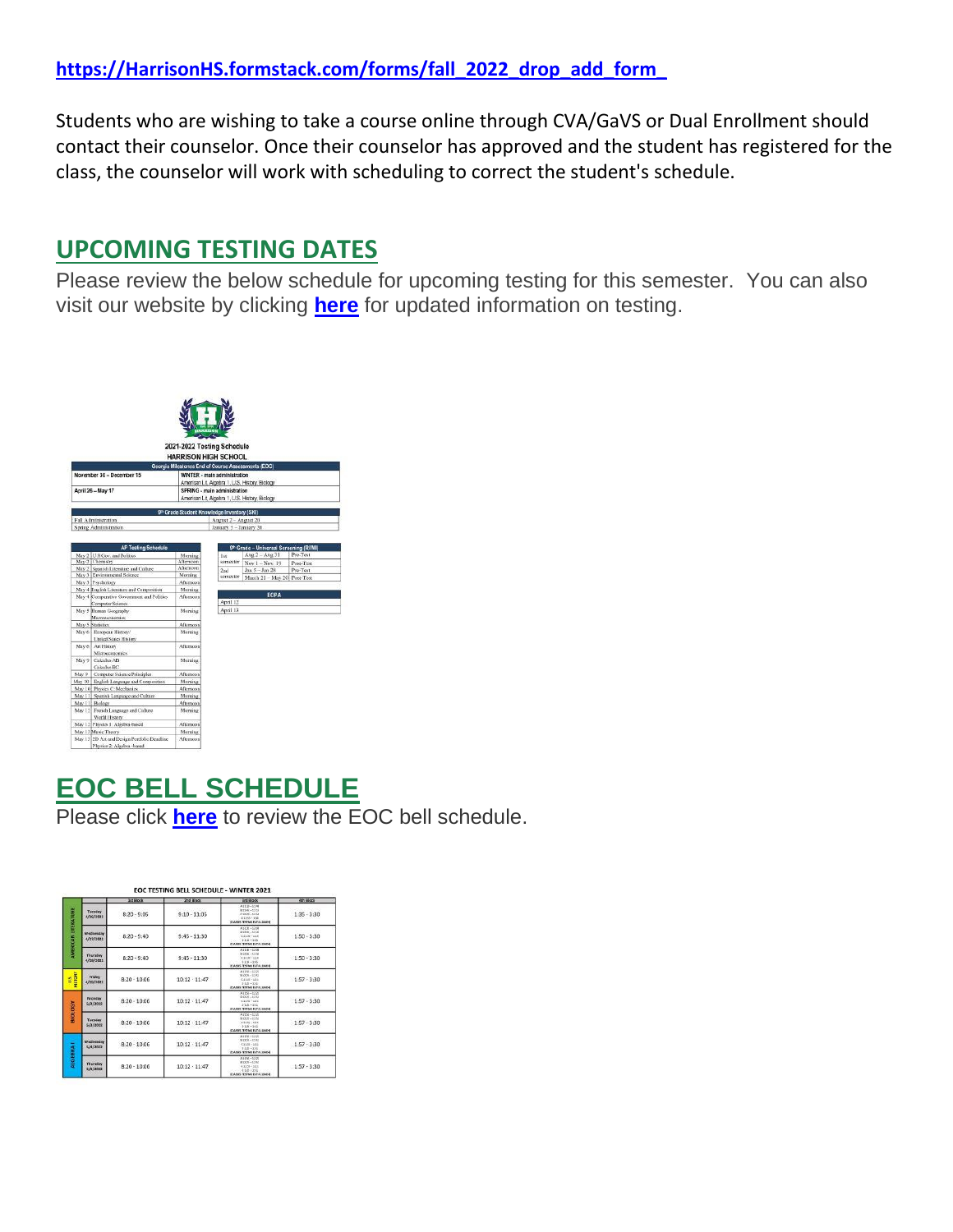### **AP TESTING**

AP testing will start on Monday, May 2nd. We look forward to seeing all the hard work our students have done this school year show on AP exams. We have included the AP exam schedule and a few reminders to review with your students before the upcoming exam.

#### **AP SCHEDULE**

#### **HARRISON'S AP EXAM SCHEDULE 2022**

### **WEEK ONE**

| <b>Date</b>          | 8:00 a.m. - 12:00 p.m.                          | 12:00 p.m. - 4:00 p.m.              | Location        |
|----------------------|-------------------------------------------------|-------------------------------------|-----------------|
| Monday, May 2        | US Government &                                 | <b>Chemistry</b>                    | Hoya Center     |
|                      | <b>Politics</b>                                 |                                     |                 |
|                      |                                                 |                                     |                 |
| Tuesday, May 3       | Environmental                                   | <b>Psychology</b>                   | Hoya Center     |
|                      | <b>Science</b>                                  |                                     |                 |
|                      |                                                 |                                     |                 |
| Wednesday,           | <b>English Lit &amp; Comp</b>                   | Comparative<br>Government and       | Hoya Center     |
| May 4                |                                                 | <b>Politics</b>                     |                 |
|                      |                                                 | Computer Science A                  | 816             |
|                      |                                                 |                                     |                 |
| Thursday, May 5      | <b>Human Geography</b>                          | <b>Statistics</b>                   | Hoya Center     |
|                      | <b>Macroeconomics</b>                           |                                     | 816             |
|                      |                                                 |                                     |                 |
| Friday, May 6        | <b>European History</b>                         | <b>Art History</b>                  | ABC Café        |
|                      |                                                 |                                     |                 |
|                      | <b>United States History</b>                    | <b>Microeconomics</b>               | Hoya Center     |
| <b>WEEK TWO</b>      |                                                 |                                     |                 |
| <b>Date</b>          | $8:00$ a.m. $-12:00$<br>p.m.                    | 12:00 p.m. - 4:00 p.m.              | Location        |
| Monday, May 9        | <b>Calculus AB/BC</b>                           | <b>Computer Science</b>             | Hoya Center     |
|                      |                                                 | Principles                          |                 |
|                      |                                                 |                                     |                 |
| Tuesday, May 10      | <b>English Lang &amp; Comp</b>                  | <b>Physics C: Mechanics</b>         | Hoya Center     |
|                      |                                                 |                                     |                 |
| Wednesday, May<br>11 | Spanish Language and<br>Culture                 | <b>Biology</b>                      | Hoya Center     |
|                      |                                                 |                                     |                 |
|                      | Thursday, May 12 French Language and<br>Culture |                                     | <b>ABC Café</b> |
|                      |                                                 |                                     |                 |
|                      | <b>World History</b>                            | Physics 1: Algebra-<br><b>Based</b> | Hoya Center     |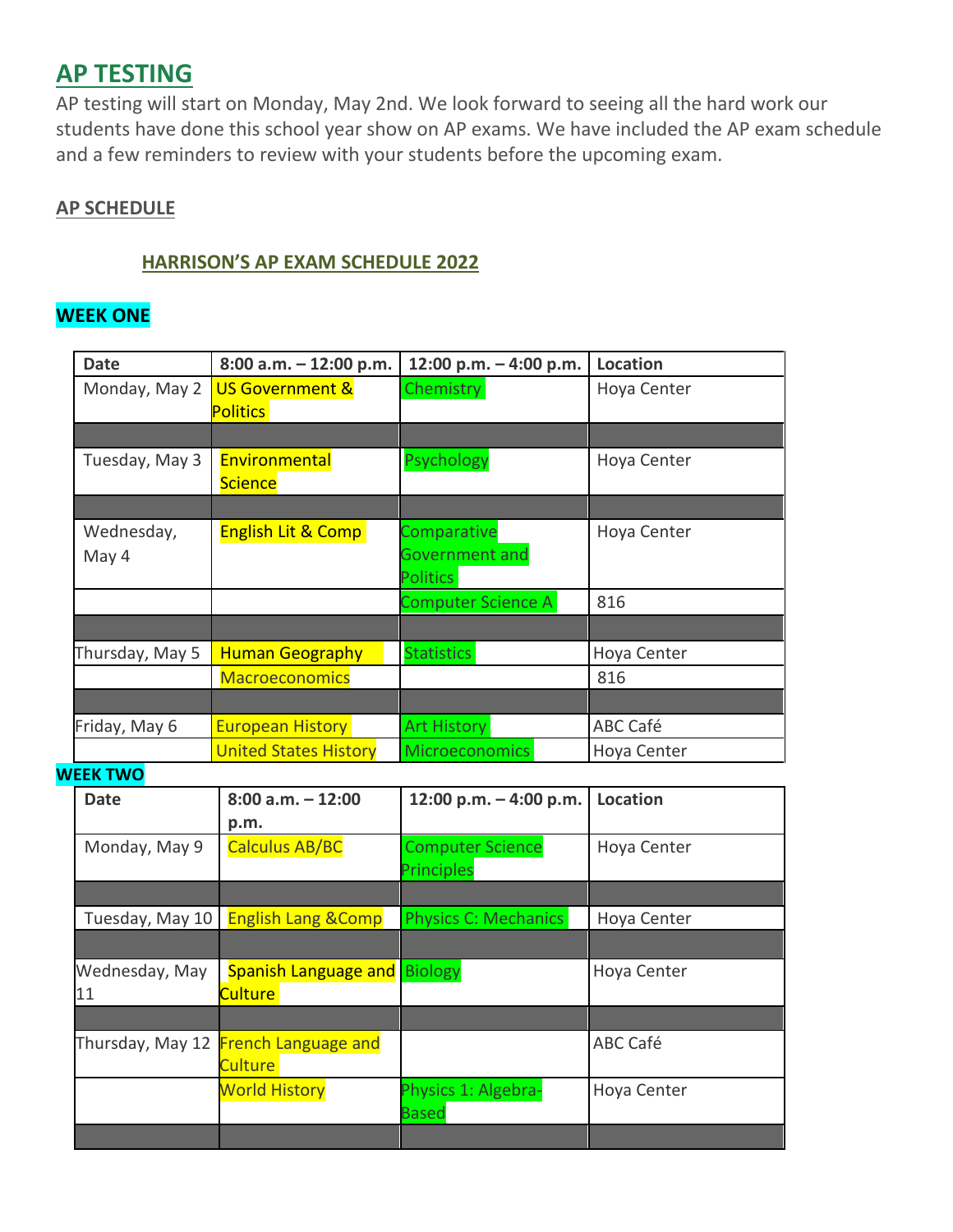| Friday, May 13 | <b>Music Theory</b> | Physics 2: Algebra-<br>Based | Hoya Center |
|----------------|---------------------|------------------------------|-------------|
|                |                     |                              |             |

#### **REMINDERS:**

All students need to be at their testing location no later than 7:45 a.m. for the morning exams and 11:45 p.m. for the afternoon exams.

Students with College Board approved accommodations will receive a pass to their testing location before their testing day.

Any student taking both a morning and afternoon exam will need to bring lunch to make sure they will have enough time to complete both exams.

What Students **Should Bring** to the Exam Room

- Two sharpened No. 2 pencils (with erasers) for completing multiple-choice answer sheets.
- Two pens, with black or dark blue ink only, for completing areas on the exam booklet covers and for free-response questions in most exams.
- Up to 2 calculators with the necessary capabilities if they are taking the AP Biology, Calculus, Chemistry, Environmental Science, Physics, or Statistics Exam. Instruct students to visit **[apstudents.org/courses](http://url503.cobbk12.org/ls/click?upn=QnVQymdXNhN9mB1Yo7ti6HzWEgkJB76rPptPQeZ-2F4QqAA0eV4rm2ei8Tnp3FmH4EhTfKL9rZQnkzQVb4zmcIdA-3D-3DiV8__W-2BfLYUoUwwI1tuGClKRhhPOSepcZIFoXnUIMjiA717kQ1i13BNQTwwJ9cl-2BWArXr6-2FDxoCbNFrRaplJKtN7fZ6FN9QvZUzEqAB9fOeZoTEgTLdCw6DCByjr-2BdLt0Ypb3Z4xdyzhpDvvHV3abm8duSC-2FGs9yL-2FyUO1awb0kM-2Fd0kWDs2HEhjIVA36yFhASEkXZiZk-2BkVSmjlamjwS2BLnQBN-2Ba86yDprnjPKjaV-2B0iZ-2FURtLtECZjIHl75jfDCK8DiWrYZ5R187JoVKNoU6CGQg-3D-3D)** and go to the calculator policy section within their course page for the specific calculator policy.
- A ruler or straightedge if they are taking an AP Physics Exam.
- A government-issued or school-issued photo ID
- Their College Board SSD Accommodations Letter if they are taking an exam with approved testing accommodations.

What Students Should **Not Bring** to the Exam Room

- Electronic equipment (phones, smartwatches, or wearable technology of any kind, laptops, tablet computers, Bluetooth devices, portable listening or recording devices—MP3 player, iPod, etc.—cameras or photographic equipment, devices that can access the internet, separate timers of any type, and any other electronic or communication devices).
	- o **Note:** School-owned and -controlled recording devices that meet AP Program criteria are allowed only for the AP French, German, Italian, and Spanish Language and Culture Exams and the AP Music Theory Exam. School-owned and -controlled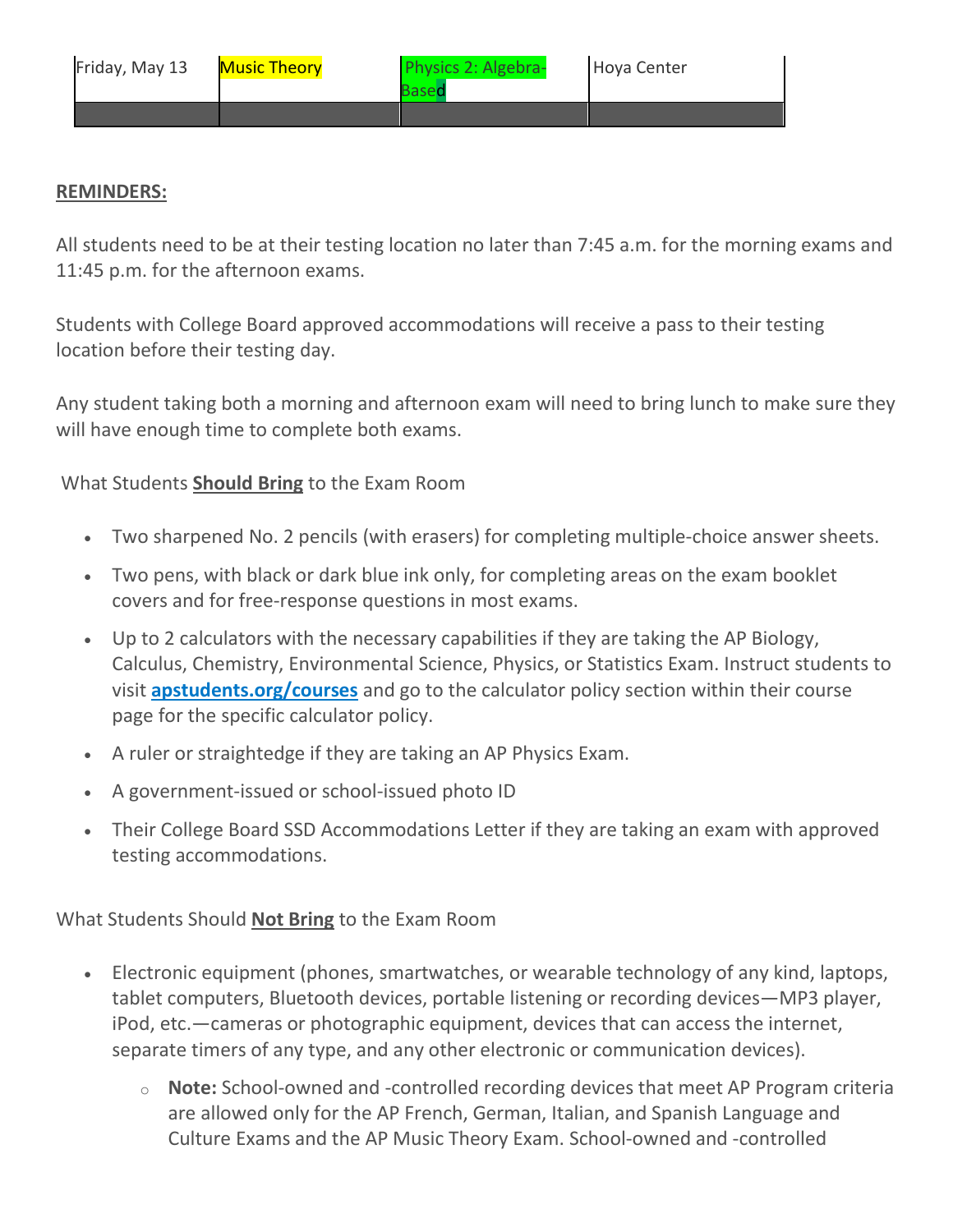computers are allowed for the AP Chinese and Japanese Language and Culture Exams.

- Books, compasses, correction fluid, dictionaries, highlighters, or notes.
- Mechanical pencils, No. 3 pencils, or colored pencils.
- Rulers or straightedges (these are allowed only for AP Physics Exams).
- Protractors.
- Scratch paper (notes can be made on portions of the exam booklets or, for AP Chinese Language and Culture and AP Japanese Language and Culture Exams, on scratch paper provided by the proctor).
- Computers or calculators (except as previously noted).
- Reference guides, keyboard maps, or other typing instructions.
- Watches that beep or have an alarm.
- Food or drink.
- Clothing or shoes with subject-related information.
- Ear plugs.
- Clipboards.

\*Unless approved as an accommodation by College Board's SSD office before the exam date.

Please reach out to Dr. Sitten if you have any questions or concerns about the upcoming AP testing.

### **SENIOR NEWS**

### **CAP AND GOWN**

Any student who did not pick up their cap & gown during distribution may do so from the Attendance Office.

### **SENIORS: SAVE THE DATE**

Did you attend one of our feeder elementary schools? If so, save the date for a senior walk on the afternoon of May 20th. Vaughan, Due West, and Bullard – 1:00 PM Ford  $-1:30$  PM Frey ES – May 23rd at 8 am Kemp ES – May 24th at 11:30 AM Please remember this is a student's ONLY event. Click **[here](http://url503.cobbk12.org/ls/click?upn=HU5K2q0Fz5ADTGboxPzOzUx-2FoxqvD40X8ef2vsqiBoK5Aluz-2B-2FV-2B0dcKM-2B-2BvT2tGXYAbR0DHQ-2BOcFspIPjcNl9reKXyQ8kM3d2p5MR2dgXTHGmUt0epyfSyD0aXmTuu-2BtMrSitMsCMBpnv-2FxQN8cfvt2NSVbKweijP2ITY4cVK9pBBLgmyPaypXH-2Bzd-2BPs7C9jQM_W-2BfLYUoUwwI1tuGClKRhhPOSepcZIFoXnUIMjiA717kQ1i13BNQTwwJ9cl-2BWArXr6-2FDxoCbNFrRaplJKtN7fZ6FN9QvZUzEqAB9fOeZoTEgTLdCw6DCByjr-2BdLt0Ypb3wVGA4q7P1Zc3DYu35Mx6-2Bo-2B9-2Fm0JXBCoIP3apOBe4XjlnQR8nY-2BNtqiRZO2TMguOd3AZ7-2BA6Fai7PmnUMRP8lAZpKLe2VwAf7hEiBzcsDthmiYahMoU85-2FeiIDxdlx25eiYyBoEO5dPVbZOJYUSa9Q-3D-3D)** for more details.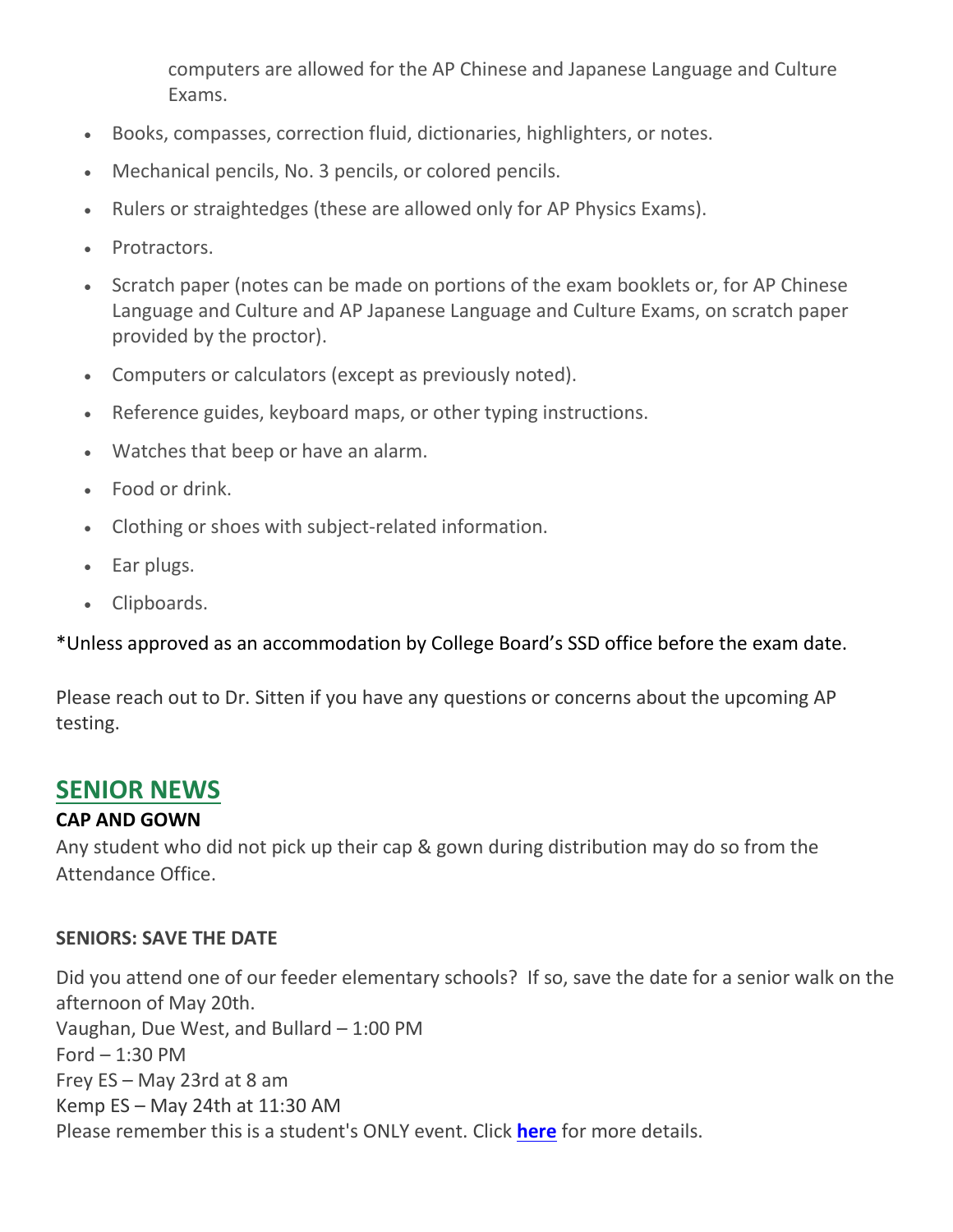#### **BACCALAUREATE**

Baccalaureate for the Class of 2022 will be held on Sunday, May 15th at Sanctuary Church at 2:30 p.m. Please click the link below to RSVP for the Baccalaureate.

**[2022 Harrison High School Baccalaureate \(google.com\)](http://url503.cobbk12.org/ls/click?upn=Q-2BKaVIKfS2AqG1NntRWXIqe3VLrAF6HtQZXW1Eop37-2BHD1-2FJeBI8RcsNCzxppcBz0DlAzN5HVHa4jFBsYhEq-2FZKWsB3iNtsHw4Z5XJqTGc72hmHzmKKg4NHOq-2FMdFS-2BPFAc8zjlc4srPGK983W1UhuE7AtcpCYQuQZZqYo-2BGQSjOkG72RVQYIvZnd8rpVrbWHTeiCPRGtFN57hPx9pAOJZTIJbtD139iVIIWTcSAFqGve9ScQyy-2BbeYusBODj0cqVLAblXcwFor-2FCB-2Fupw8Gx83PoxHLy526-2BQNcKEsNF9fKV1XIIMqYrDFwNOai6q9NjCTvw1MoiVLXHwsCXaLdQJW7Do0U26i9QfvjSLPDP28Mk7AOMbCIt7707-2FYneUiH861eoKWcregQDEcfFQbVidi9F-2FQpA3jC7Ii8Un6m6iKkzC9xrwVo36UWIi9XYqxlFQttSQ30dT9M6WFHpPHp0r1WFOf6Gg1dDK8EvbAr0sTJkqT6crDZtTJHY5pdzd4LPpoI-2BgcOVxwbAeRXvlKoAzk2uoDbcWxypEwBfgCms2EzDGCDhpInAoxYEBfqy4-2BwAM7h-2FDwk8vbTcWouHAIfn8Yt9KjxqGdP-2Fi-2BlVQiXvKQSoy4VzlVLGbSLytAquiql9jhZ1EcQKHxbGE6D2tKRpQ-3D-3DqJQY_W-2BfLYUoUwwI1tuGClKRhhPOSepcZIFoXnUIMjiA717kQ1i13BNQTwwJ9cl-2BWArXr6-2FDxoCbNFrRaplJKtN7fZ6FN9QvZUzEqAB9fOeZoTEgTLdCw6DCByjr-2BdLt0Ypb3lbLz1MHtMZCRyvlV9X-2BaCb3G6xuOiS6New4Kd8p2UVGMRNyEAYURJvF8wFhXPbijJzR-2BgmjM9vHsS3OkLiX-2Fac2FceyStgu-2F71Rl8qJMknMqBMtvkjx9suPnY267SxJqAY9whgGvJAEJUe4OQSEQ5g-3D-3D)**

### **NAME AT GRADUATION**

Want to make sure your name is pronounced correctly when you walk across the graduation stage? Then please upload your information to Flip Grid. Flip Grid group **[https://flipgrid.com/0a84188e](http://url503.cobbk12.org/ls/click?upn=kYpeu9rJVSU1acS4VG0V9dP8zXnygu7Up5qBE7usQ1gecV2TljFL8x98-2BlIBHTra483oT8HWv3BxbUy1y3g1YWHrQH0DX0eRwzNdJR-2B4b9dqruBNiAV-2FBwoG5u1-2BRTjtGdWhnranwNUsKmvfhiore0F4WG28ErQuPSBv4PmuQli4oKOl9Zb7CyPGSUwYsp4eVXI8uPnJB1ksmBTfTdiVtPDR54uVC8T5Bh1WNZaMlJiqTRKY6c5pASqP27OGciYyv8ehHXV8sXx04sjWTFHN9Mtk2CryjHcnW-2FdMcZrlG-2F-2FK1pjbHXoIi-2FfXFyeo1WncQxDG8r9m7yjpuue5pGVwpbdr5GM1I0ZKVWLtPPPQ8cmi7vwDjn7Sk7k6pJomplX6DsbsnlezSNcQdi-2BkmWhpknP7dvIy-2FCH2u4z6BXk1AOOrx2-2F7HgSEJg6ra6FQ8BL3o1UbiqIy8dPbdQVWdxEfgZOy8HbZb9uqH4G3kk9LCcM-3Dt-f5_W-2BfLYUoUwwI1tuGClKRhhPOSepcZIFoXnUIMjiA717kQ1i13BNQTwwJ9cl-2BWArXr6-2FDxoCbNFrRaplJKtN7fZ6FN9QvZUzEqAB9fOeZoTEgTLdCw6DCByjr-2BdLt0Ypb37LkgKkrrnXARQU25g-2BWb-2B0LLDTTnpB32dDpSP-2BKXfyOPK-2BolT6W3vGx1wDts4TcfFZ-2BBC5UCbWRTPwL0faZoZeb8LjOt-2F7odwZNQuj-2BPdSrIKbYAp-2Byr3-2BcltcuDPu41H5Q6JNl2Mai6Mh-2BJEcSxdA-3D-3D)** Seniors, please use your @students.cobbk12.org email address to log in and access the FlipGrid topic. Please speak slowly and clearly your full name (first, middle, and last).

### **SENIOR END OF YEAR REQUIREMENTS DUE MAY 13TH**

The senior graduation survey opens April 1st in Naviance and is due May 13. Seniors must complete the Graduation Survey so counselors can send final transcripts to their post-secondary school(s). They will acknowledge where they want their final transcript to go in this survey. The final transcript is sent free of charge. **[Click here](http://url503.cobbk12.org/ls/click?upn=HU5K2q0Fz5ADTGboxPzOzUx-2FoxqvD40X8ef2vsqiBoLQCWvugYev7fVF7I3y-2BdLP7NxqSqaQL-2FzdjeF9qOa-2BHyorUEcRHpWE7oEZmy11YSLzQMVFaHtJIWVJimXD4fMy-2BAlRVJaQAcAwnOlGPWAxv66CMFQuG5-2B7271ls9j1YIN-2FFtiSnIk93GkBdmdabCULIr_p_W-2BfLYUoUwwI1tuGClKRhhPOSepcZIFoXnUIMjiA717kQ1i13BNQTwwJ9cl-2BWArXr6-2FDxoCbNFrRaplJKtN7fZ6FN9QvZUzEqAB9fOeZoTEgTLdCw6DCByjr-2BdLt0Ypb3LpM9Izvb8Q-2FO2-2FdCA-2FDPbp-2BLVRfEHX-2FEnZpdjIAi1Qb73jh6uIrMehh8Jha1P88kY5-2BeanzznX6Rk9515CBZTuj8V7kMx-2ByzMFo6tC8X9SbqXvHkrxzyHbJbRZhHlkRlzdMzJSZXiZmf4ndoxJbqKg-3D-3D)** for more information and detailed instructions.



#### **IMPORTANT SENIOR DATES:**

- Senior Letters due by Wed. April 20th<br>- Senior Week: April 25th 29th
- Senior Breakfast: Wed., April 27th @ 7:45 AM
- Senior Picnic: Friday, April 29th @ 11:30<br>
Senior Exams: May 18-19<br>
Hoya Lights: Thursday, May 19th (evening)<br>
Hoya Lights: Thursday, May 19th (evening)
- 
- 
- MANDATORY Graduation Practice at HHS: Tues., May 24th at 1 PM<br>• Graduation at KSU: Thurs., May 26th at 2:30 (graduates arrive at 1 PM)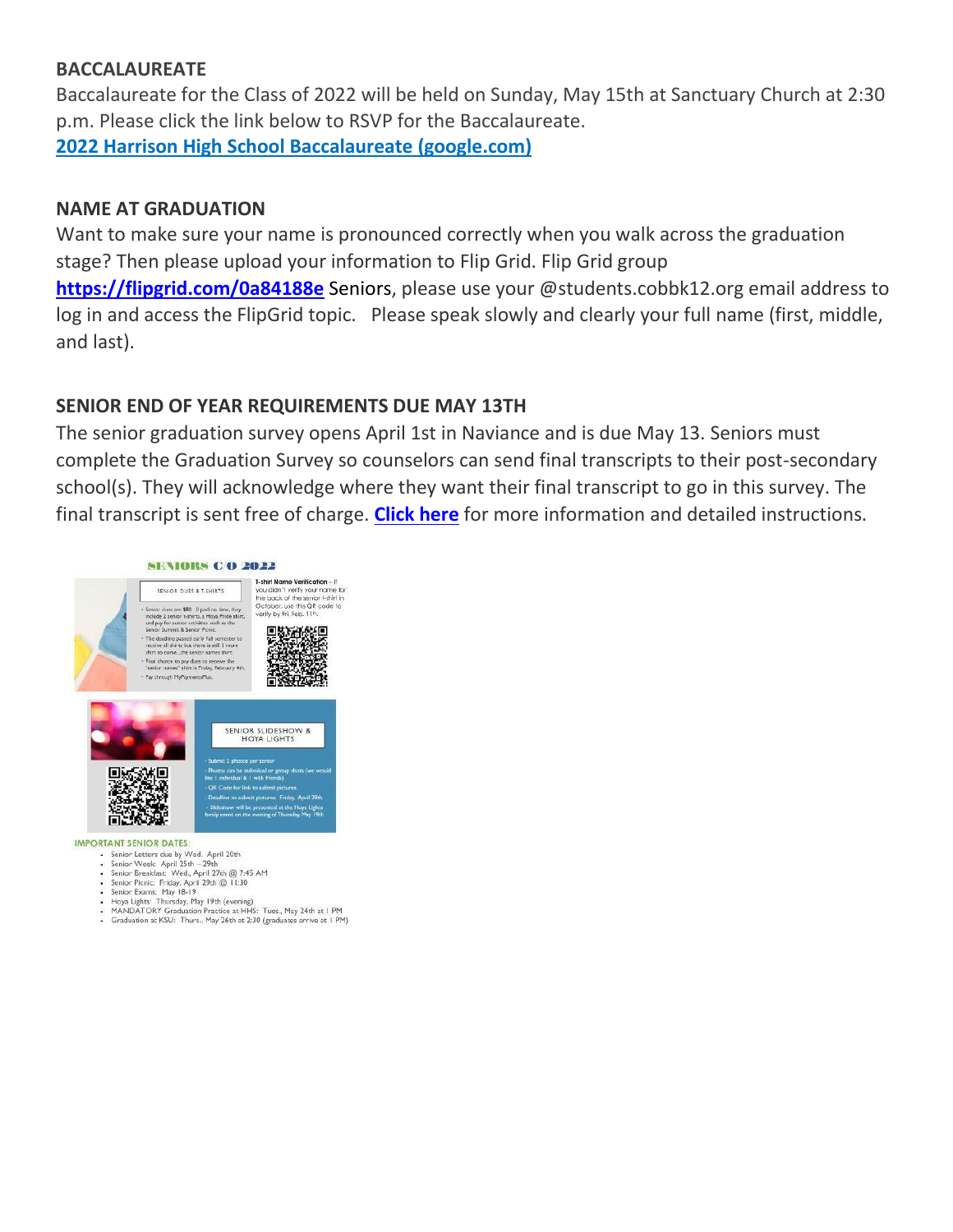# **LEARNING COMMONS END OF THE YEAR**



## **CCSD SUMMER SCHOOL**

Attached below please find information regarding the CCSD 2022 Summer School program. The Cobb County School District will again offer a summer opportunity to students needing to recover credits. This summer's HS Credit Recovery Summer School will again be offered at no cost to families. Students can take up to 1 course credit (Y) or two 0.5 course credits (A/B) during summer school. The registration window will open on May 3rd and close at midnight on May 24th. Students will not be able to register for summer school after May 24th. Please click **[here](http://url503.cobbk12.org/ls/click?upn=G8An3K6JlHsR8QtKBFuzdogXPJqD3Uz2QqY8s2OfxyiqQu8QiElyJT0XgwIDVlSVxcqBI2rN58KOWFd1RoP9KLM95tf-2Fvht8sYs55SNrALy4mpWYIlZTDgjLu6H8CfVq0zQ7OcKhmhX24puMqws88bhzDXDNNgCwJtiQgYHoQeI16cazgc-2F-2BCTtnqb2N-2BkzQYHnJS2GcNOBvYDMLsfO-2BWlDoAOvq0cwYQ4Js-2FEuam8B6ZPWLQ773SRP-2F3-2BgYb1FpQO4TtvMLYcpr28rNECdiIMX2bWhcXkkMpRt5ktH2Bt-2F3CXAXuG03jezeIy-2FAuHftGp81jdSUc4QEZex16-2F8vbYMtkLPazMGnEum5Lmza8kxCaydaIH9J3CSHaFX02I9CQ-2BjVga3L9gv-2Bmh63wyASJ5hJ7TyP7-2F-2FjICc5HB9YniVPBii-2BmWmQsFhQMcd-2BjEZ3KSh5PvEX1CPwEAIciLitcrElQzkX3bOzTMEbU6FPAt5OepPEXtBTLxcnO0rIEVtivcNQSIOpI12OuQ3oUFWhu-2B6q1U-2Bqkju8MKbISHLiF8xNaxwrmkYJGQitAbqk2offK1bBe0l1tiP8DZD-2FateVrBZBOvUS83bJGK1a5lcdz-2F0-3DhO9R_W-2BfLYUoUwwI1tuGClKRhhPOSepcZIFoXnUIMjiA717kQ1i13BNQTwwJ9cl-2BWArXr6-2FDxoCbNFrRaplJKtN7fZ6FN9QvZUzEqAB9fOeZoTEgTLdCw6DCByjr-2BdLt0Ypb3C4Zpw7hfajUvH3lEKgAPH6AwIRX9wf3S4KUWhh-2FlngQ0KsWYZ-2FV5BPR2w1Io83RTa7yw1mDQPz4E92v9otKSjNsfDEIFYy6taHYZdWCDuAM1c1V8Xa1ABOwmqo3jdBz61yUIVLTmwUOV5GKKq5YO-2Fw-3D-3D)** for course offerings.

# **PARKING REMINDERS**

- Only students who have purchased a decal are eligible to park on campus
- Decals must be adhered to the windshield in the appropriate location
- Sophomores are not permitted to park on campus… but can apply for limited parking permissions through the athletics office
- Students parking on campus without a decal will receive disciplinary action and fines

# **CAFETERIA NEWS**

Please check the Food and Nutrition Services website frequently for updated information on Paying for Meals, Menus, Allergy & Special Nutrition Needs, Wellness Information, and Employment Opportunities.

[Cobb Schools Food and Nutrition Services Website](http://url503.cobbk12.org/ls/click?upn=kYpeu9rJVSU1acS4VG0V9dP8zXnygu7Up5qBE7usQ1jRmGDEuj6uzT9FPcnvQys9X5dnPemZru5Ni9W9eLDPVYCMFOqeP9qpwdpInnq0B-2B85Pnvvf95sM3pV11jm5VaJGEJvAtpb-2BAol1iMoX0JCrJK5P6OKolyE8avEok22tlB4O5-2FquESvx5ek-2FrswCaIhodJHX4M-2BKaYpaA1tXWrV7pdyfi6nHzXmH-2FnsIxy5uKjBiMT5eukUonPWLiuAxz-2FGJOw1bFqTtkcweUclAxkPRQz8ycoosBl3d-2FWayeSLfTrLhYM2Ny9Q-2FVfLpJEWBKH7wg6OVA7xFSz19SOmaG6-2BkhbfaDXH9qpSlxsPGgB4g50k204ZVBVFnjl-2FFsDwGpHy7cnQ7TndxRlHL8eXhHNLe2PT-2BNXbID3dgcxauCn9QnoijMTvXsPIKupOS5xzMwOM109ywvPp9aqGBcqij9LW57IeH5JTK8weqcOZW9zJdsG-2F8YGy-2F6GbHAk14rRwLUgdUram6nl3gpWHTaWP787BedmRXUGj68oiLlddYQWVyuG1WhAxgkd59k2M5yxDzMiAHMyU_W-2BfLYUoUwwI1tuGClKRhhPOSepcZIFoXnUIMjiA717kQ1i13BNQTwwJ9cl-2BWArXr6-2FDxoCbNFrRaplJKtN7fZ6FN9QvZUzEqAB9fOeZoTEgTLdCw6DCByjr-2BdLt0Ypb35-2Fu48AKTTfcs1RPWO2nzylhQLLLH15GL0r3wa4w-2F9-2FjVpBF7bVoMRl1jScBCK5GChinuQQx8nOdLZLFjyV5hWKKIpPjrIC9ViIA71HLHArK1GLWWylaoK7qsDH4YTMWfDtsDBaUbaA0Fs42WkLgYBw-3D-3D)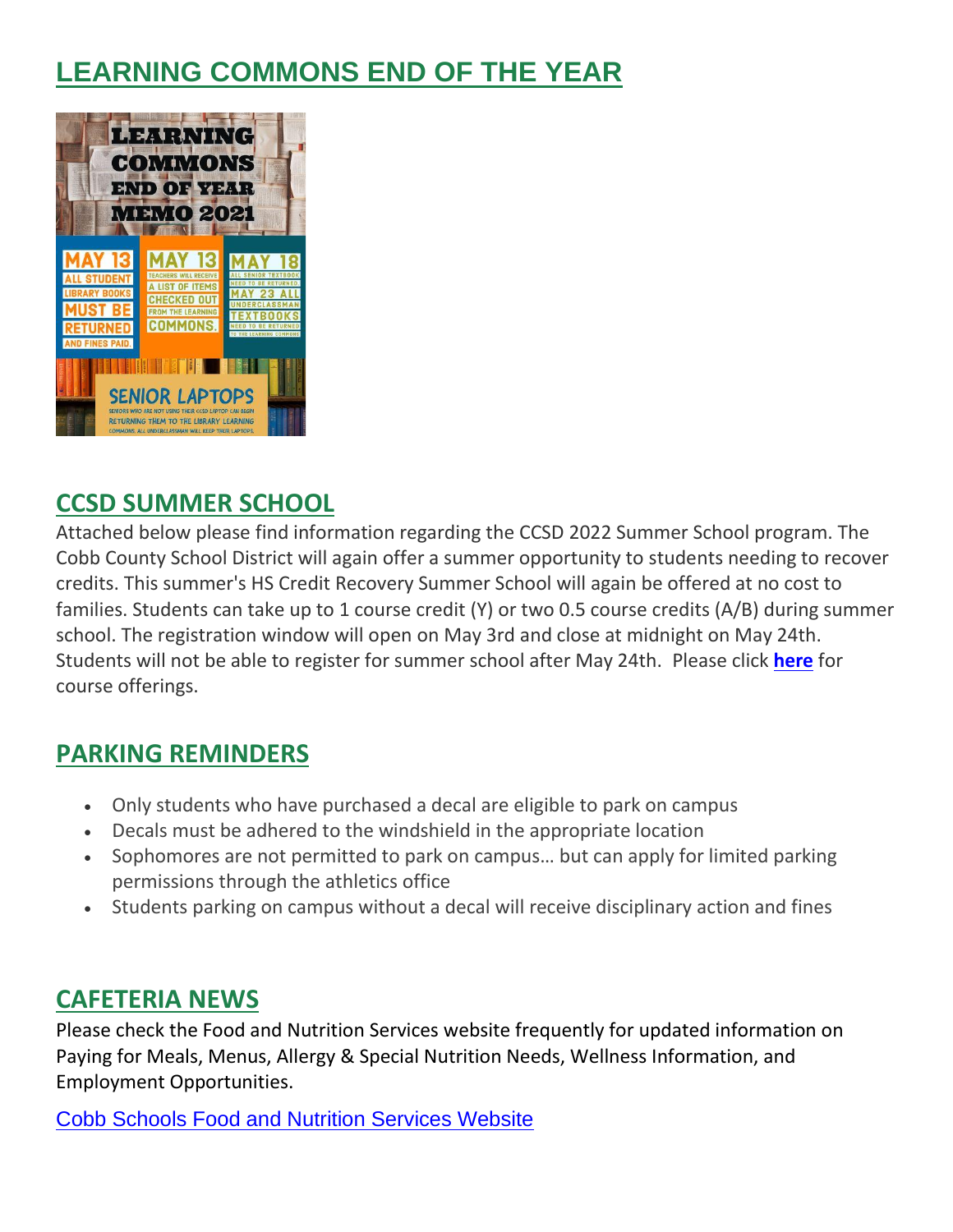# **HOYA NEWS**

### **STEM**

The Harrison STEM program has been awarded National STEM Certification through Cognia. Harrison STEM has now joined an elite group of certified STEM programs in Cobb that have earned this prestigious recognition for their implementation of STEM learning strategies. These strategies serve to prepare students for STEM careers through hands-on learning experiences, which allows increased student achievement.

Congratulations to all the hard working teachers and students who make our STEM program simply amazing!



Harrison held it's annual White Coat Ceremony/Senior STEMposium on April 28th to a packed house. Our STEM sophomores participated in the White Coat Ceremony, signifying their commitment to the next 2 years of their STEM journey, while our seniors were honored as they prepare to complete their 4 year journey in STEM. We are so proud of these students, as their hard work and dedication exemplifies what it means to be #rocksolid.



#### **HOYA AWARDS**

Congrats to the following students, clubs, and faculty for their awards.

| Award/Scholarship/Hoya Award                 | 2022 Winners         |
|----------------------------------------------|----------------------|
| Zachary Harrison Harden Memorial Scholarship | Miller Holmgren      |
| Luke Abbate Memorial Scholarship             | <b>Dylan Beasley</b> |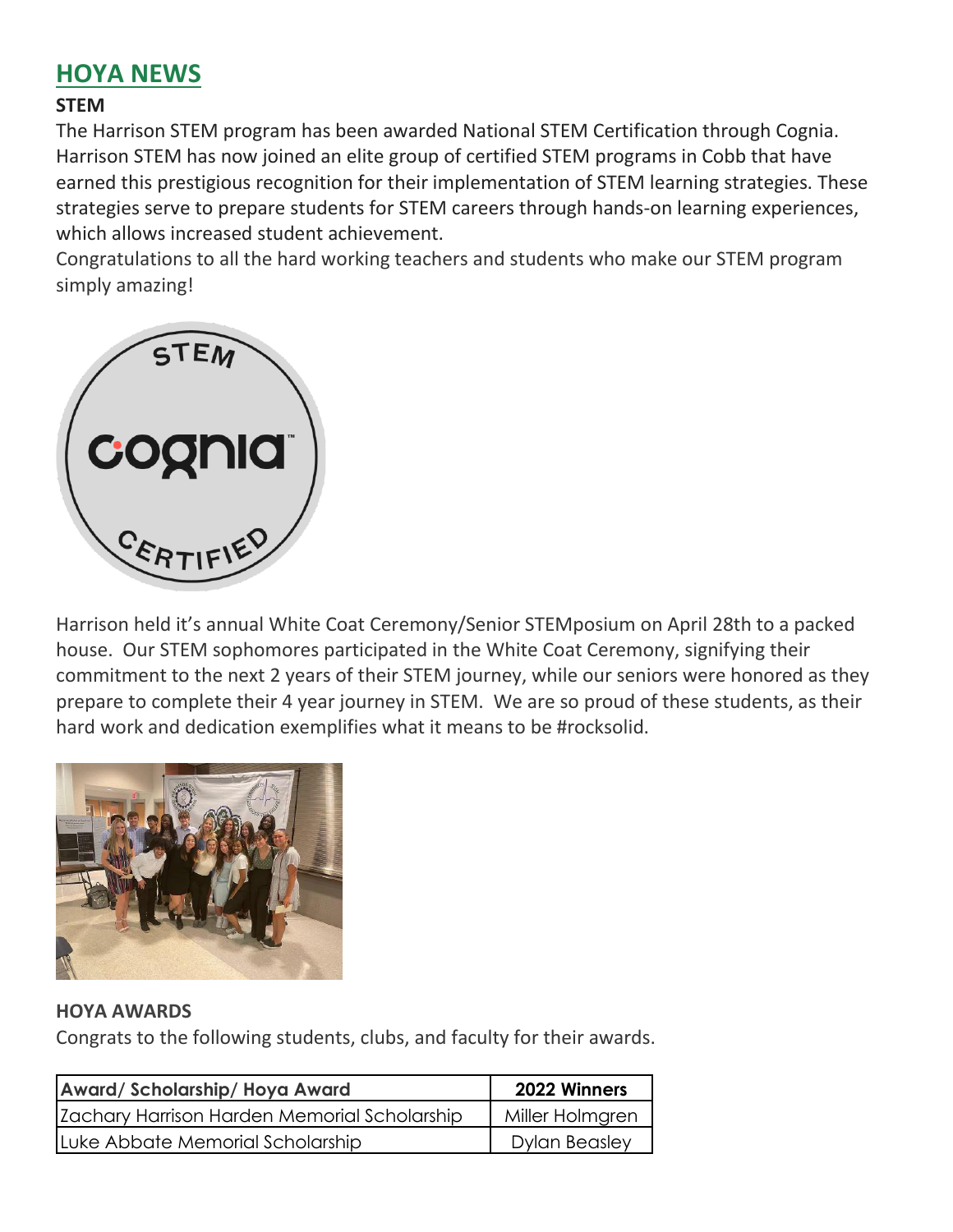| Senator Lindsey Tippins Scholarship (\$500)   | Madeline Silinskie     |
|-----------------------------------------------|------------------------|
| Senator Lindsey Tippins Scholarship (\$750)   | Elijah Baker           |
| Senator Lindsey Tippins Scholarship (\$1,000) | <b>Emery Seigler</b>   |
| Senator Lindsey Tippins Scholarship (\$1,250) | Tristan Sanford        |
| PTSA Scholarship                              | Trey Tighe             |
| PTSA Scholarship                              | Aurora Hampton         |
| <b>PTSA Scholarship</b>                       | Abbie Newton           |
| PTSA Scholarship                              | <b>Tyler Martin</b>    |
| PTSA Donnie Griggers Scholarship              | William Lipani         |
| Jo Ann Taylor Scholarship                     | Aurora Hampton         |
|                                               | Andrew                 |
| National Merit Recognition - Semi Finalist    | Hendershot             |
| Governor's Honors Program: Communicative      |                        |
| Arts                                          | Isabella Fonseco       |
| Governor's Honors Program: Music              | Sophia Caveney         |
| Governor's Honors Program: Theatre            |                        |
| Performance                                   | Kendall Brisco         |
| Governor's Honors Program: Visual Arts        | Nova Fisher            |
| 9th Grade Social Studies                      | Maddie Bailey          |
| 10th Grade Social Studies                     | Miranda Johnson        |
| 11th Grade Social Studies                     | Jack Lakis             |
| 12th Grade Social Studies                     | Elijah Baker           |
| 12th Grade Social Swampy                      | Chase Gary             |
| Audio Video Technology & Film                 | Gaby Smith             |
| <b>Business and Technology</b>                | Adam Babcock           |
| <b>Early Childhood Education</b>              | Erin Tidwell           |
| Graphic Design                                | Madie Beckum           |
| Marketing                                     | Daniel Hurley          |
| <b>Healthcare Science</b>                     | Gavin Gnagey           |
| 9th Grade Physical Education                  | <b>Terrance McCrae</b> |
| 10th Grade Physical Education                 | Jaden Gnagy            |
| 11th Grade Physical Education                 | <b>Emilee Nooney</b>   |
|                                               | Nicolas De Melo        |
| 12th Grade Physical Education                 | <b>Bezerra</b>         |
| 9th Grade Visual Arts                         | Lilian Gersch          |
| 10th Grade Visual Arts                        | Mia Lopez              |
| 11th Grade Visual Arts                        | Keeley Taylor          |
| 12th Grade Visual Arts                        | Ilona Kish             |
| 9th Grade Spanish                             | Kylie Huval            |
| 10th Grade Spanish                            | Lindsey Williams       |
| 11th Grade Spanish                            | Kristen White          |
| 12th Grade Spanish                            | <b>Caroline Conrad</b> |
| 9th Grade French                              | Charles Ryan           |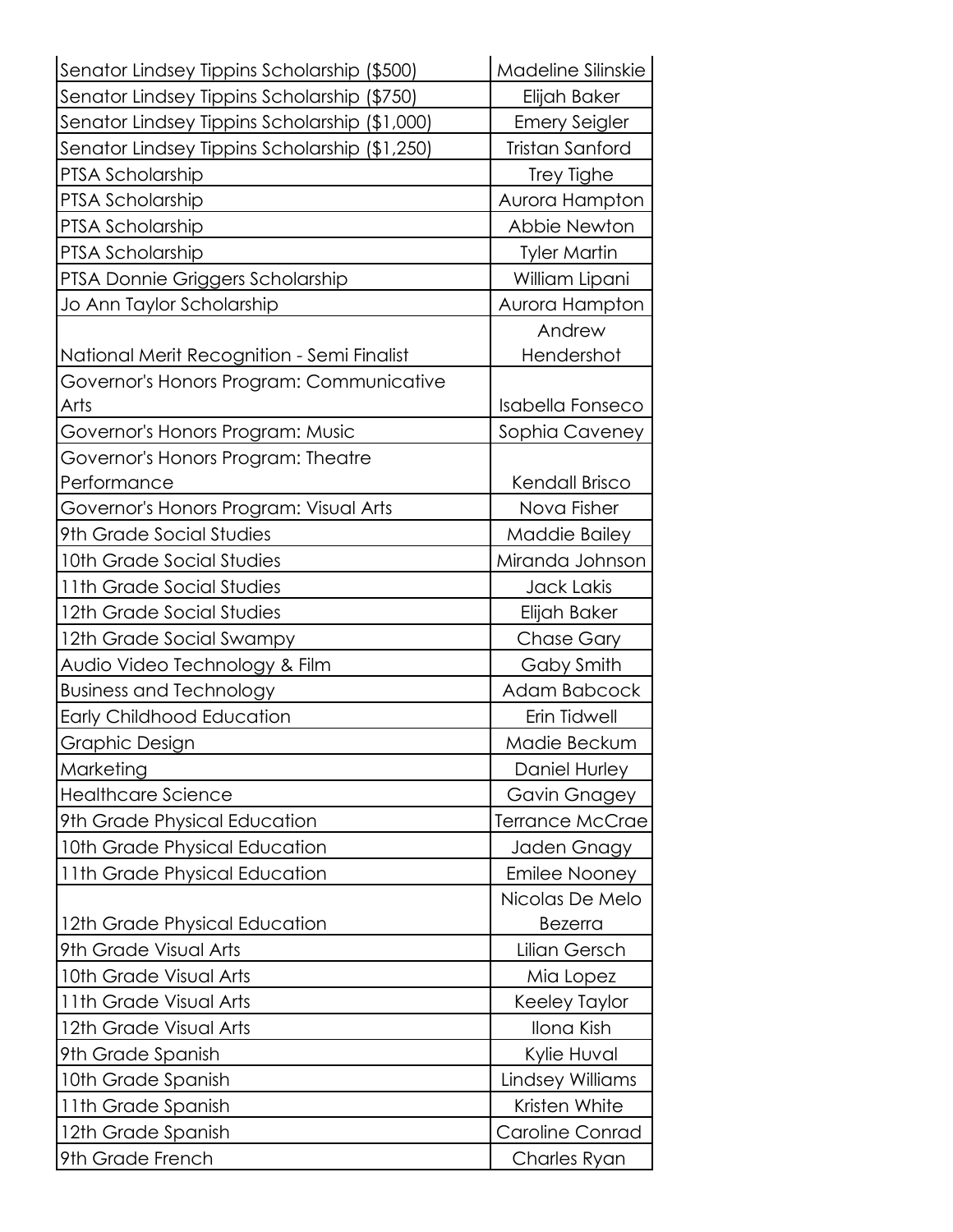| 10th Grade French                              | Logan Weir              |
|------------------------------------------------|-------------------------|
| 11th Grade French                              | <b>Emma Groves</b>      |
| 12th Grade French                              | <b>Emily Whittemore</b> |
| 9th Grade English                              | Madyson Meyer           |
|                                                | Wandisile               |
| 10th Grade English                             | Hadebe                  |
|                                                | Katherine               |
| 11th Grade English                             | Calhoun                 |
| 12th Grade English                             | Angelina Lemon          |
| 9th Grade Math                                 | Sloane Vick             |
| 10th Grade Math                                | <b>Bryce Taneri</b>     |
| 11th Grade Math                                | Jason Lim               |
| 12th Grade Math                                | lan Koontz              |
| 9th Grade Science                              | Lauren Sanford          |
| 10th Grade Science                             | Isabella Duncan         |
| 11th Grade Science                             | Samuel LeGrow           |
| 12th Grade Science                             | Rowan Swingley          |
| 9th Grade STEM Award                           | Tessa Aten              |
| 10th Grade STEM Award                          | Chaithanya Ganji        |
| 11th Grade STEM Award Winner                   | Sarah Ngugi             |
| 12th Grade STEM Award                          | Stella Steinman         |
|                                                | Harrison's              |
| Hoya Award: Most Outstanding Group             | International           |
| Community Service Project                      | <b>Thespian Society</b> |
| Hoya Award: Most Outstanding Individual        |                         |
| <b>Community Service Volunteer</b>             | Gaby Smith              |
| Hoya Award: Most Outstanding Individual        | Samantha                |
| Athlete                                        | <b>McGarity</b>         |
| Hoya Award: Most Outstanding Group Athletic    | <b>Varsity Girls</b>    |
| Performance                                    | <b>Basketball</b>       |
| Hoya Award: Most Outstanding Individual Artist | <b>Brayden Fennel</b>   |
| Hoya Award: Most Outstanding Group Artistic    | Harrison                |
| Performance                                    | <b>Chamber Choir</b>    |
| Hoya Award: Most Outstanding Individual        |                         |
| Scholar                                        | Tori Iorillo            |
|                                                | Harrison's              |
| Hoya Award: Most Outstanding Group             | National English        |
| Scholarship                                    | <b>Honor Society</b>    |
| Hoya Award: Most Outstanding Coach/Director    | <b>Terry Kemp</b>       |
| Hoya Award: Most Outstanding Sponsor/Advisor   | Melissa Churchill       |
| Hoya Pride Award                               | Hoya Squad              |

### **HARRISON'S VOLUNTEER OF THE YEAR**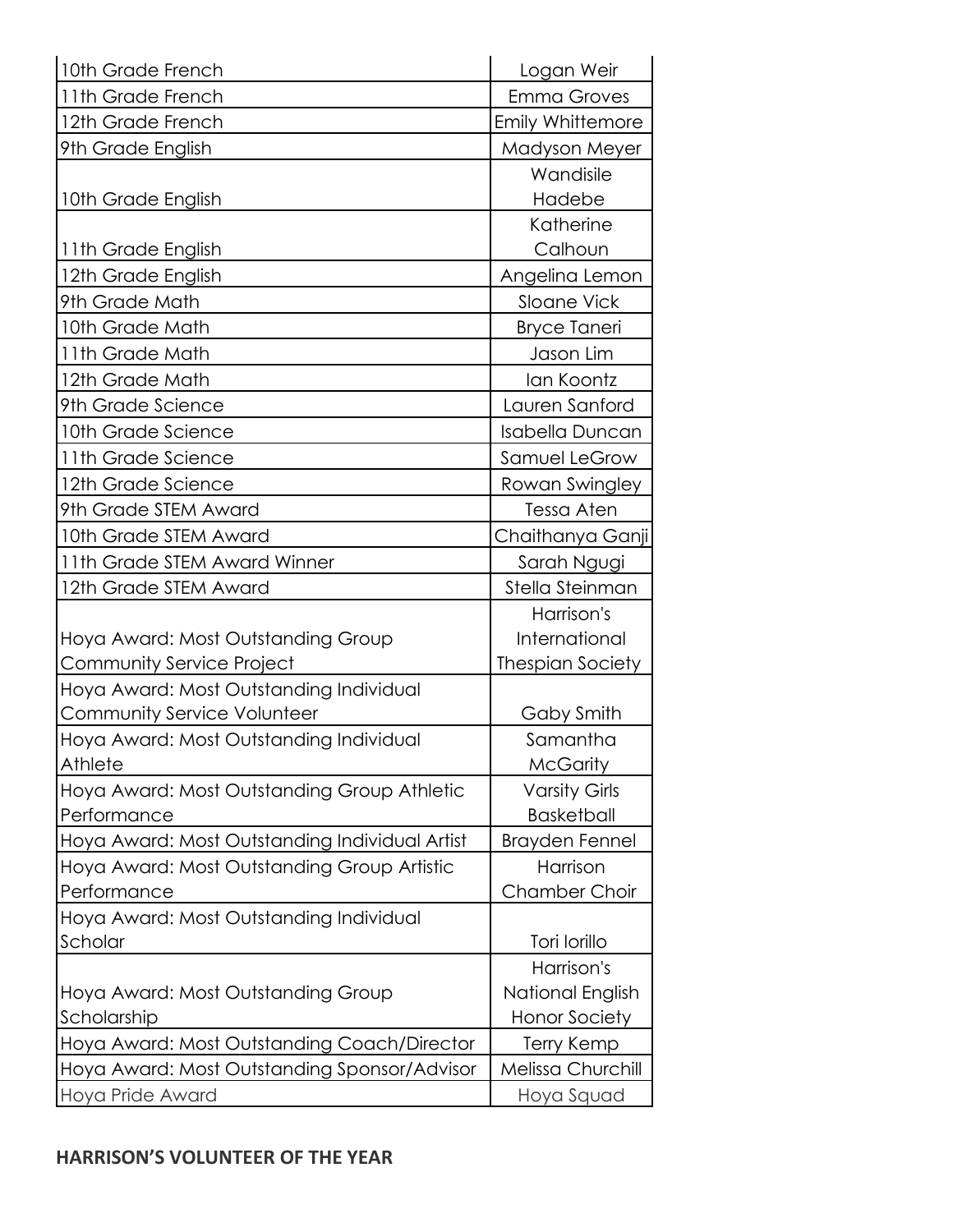Harrison High School is blessed with amazing parents and community members who volunteer at our school. Thank you to every parent and community member who has volunteered to support our Hoyas this past school year. Your time, talent, and/or monetary donation to our school family are instrumental in achieving our school's vision of **H**elping **O**ur **Y**outh **A**chieve **S**uccess. Thank you for helping make Harrison a positive place of learning for our students. Congratulations to Mrs. Heather McBride as being recognized as Harrison's Volunteer of the Year! Click [here](http://url503.cobbk12.org/ls/click?upn=oq5wnnHoD1NAxpT8rNAGXKJklnkFHeuwDenPlph52sJnPmC-2FvH2teMmUqlyqa09n6-2BsYY2tUo-2B-2FTS8TPZhimJA-3D-3DE1Ge_W-2BfLYUoUwwI1tuGClKRhhPOSepcZIFoXnUIMjiA717kQ1i13BNQTwwJ9cl-2BWArXr6-2FDxoCbNFrRaplJKtN7fZ6FN9QvZUzEqAB9fOeZoTEgTLdCw6DCByjr-2BdLt0Ypb3YJWCesowg1W9Scynb1ythWAzczMhxfgcUDfdFTU-2BE99VppqJL4KKjSrQDHpmjgr6M-2F2NYqn-2FxXbeJNetr-2Bx33vVV-2FxwbKW5CRroGBN0BE7x8F-2BD0Hhg1l-2BLAr4RhBeoGp4NlEi-2BMoNb3eZR8D0Aiaw-3D-3D) to read more.

#### **ORCHESTRA SPRING CONCERT**

Congratulations to orchestra for an amazing spring concert last week! Our students performed well in front of a packed audience!

### **COUNSELING NEWS**

#### **COUNSELING CALENDAR**

Please check the Counseling Calendar frequently for important dates, including Virtual Parent and Student Q&A sessions, Virtual College Visit information, and much more! Click here, Harrison [Counseling Calendar,](http://url503.cobbk12.org/ls/click?upn=kYpeu9rJVSU1acS4VG0V9dP8zXnygu7Up5qBE7usQ1igGUwZrC6XsT-2BeJUHvB2X-2B0TsDWPPid3SY5dOGZDm42n-2BiKBv1q7RGP37qncUjoK7l9Uj9Qwi1DO0s8aB6P9BNWmAeI3prXLeYz9YS0Ndg-2BqyIE5uw31QDIpRsWkny4f6VyTYKyVFcaq5yUkom3bHRSE6zUO-2FdFqc88d4M8vxAslRze6MrNJmorOLMfogJMzBoOg2uqaLjvBVnrqwiuXa4-2BfqSyCs89mlOWuOFD9a1mZNkDj8lrCUq5cPeegD-2Ff6xX1w4bDjD-2BLNfgxsNq4w7qSlnsCpsPZZTvoU1kTJ3pjn5P3us63f30mqed1KxXvMHgCR9iz4ASXStaWM0KfgAqWImOog1qNURd7eJjBZiABRtG-2FPqEnskonuuO-2FrYRbydLPv55IgVwY6cLpRaZG30T3flv1AmL7ecgaLDffy4Yzx3OjRI696Cmw5ZMjiWXyZlU8I1InadLAfbvVf7Zi-2FKsA20PU4S7T-2BEyQKOu15DCVmpS-2F1-2BhAVrc4lg8QxhCYSCSNcO2wj0VSEmChgoLHBgdhfZaAnphsniE5yZT-2Fs1OMTcduUiassCDw4MOp9jWc0EKRAne0FuDFuRBg63wnT1xBCpZHL3cG444JKaenweyxZjxBVTyIzonuX-2BXF1zzdtk-3Ddj4O_W-2BfLYUoUwwI1tuGClKRhhPOSepcZIFoXnUIMjiA717kQ1i13BNQTwwJ9cl-2BWArXr6-2FDxoCbNFrRaplJKtN7fZ6FN9QvZUzEqAB9fOeZoTEgTLdCw6DCByjr-2BdLt0Ypb3VSB2kbpdfStMFdtQOvWZx-2FgfZbYC0gYpouyCNYWRcg7qj7Wc5CelRD-2BZfUcc7GDaq2Soz25-2B8VjpjnUM6L6DTZxtosBZwj3KHw-2BU0caCFsAAf23TEtYDSpKI-2F1-2BYBw9CeGEXrxTQmcHpZbqcT5WoEg-3D-3D) or go to the Counseling page on [www.harrisonhigh.org](http://url503.cobbk12.org/ls/click?upn=kYpeu9rJVSU1acS4VG0V9dP8zXnygu7Up5qBE7usQ1jRmGDEuj6uzT9FPcnvQys9X5dnPemZru5Ni9W9eLDPVQv1nlgJlEhuH604nAqSD3OqQyibnj1RQKG7Z6j9pc6CZrfICxky6qrwNjgYWPheCkm6k4L-2BDzJCdILA-2BvlBxuU6-2FstGGVmyFvSHanPqOfZsT1-2BL3UhGsHYEVqOOnfgAUjfRt68a6fQJN0cYLwnbGK31NDrebYRfqYLY4tGsE-2FNCmpru7JAcyIPxhC3dt7Pr-2FBka8wbKrAcSDd0KGycPCijk6OFq8h6cVosK7WE7pB6gKk-2Bg76-2ByiHlkA0xo-2BC91rFbDrHLSQosAupXubGFX9jlmyDp4Xh9LB6ztKkB4Wpmy4t67PLnCg-2BoP77reRMQPX-2FhNJdqYAUxb-2FogabQyFSCtTgUCQ5inm7ZQPd1OVfWq5CEO4fOHd0lh120pz065GYp-2FDGoH8fn4X6fLKM1QQnWw-3D0QjU_W-2BfLYUoUwwI1tuGClKRhhPOSepcZIFoXnUIMjiA717kQ1i13BNQTwwJ9cl-2BWArXr6-2FDxoCbNFrRaplJKtN7fZ6FN9QvZUzEqAB9fOeZoTEgTLdCw6DCByjr-2BdLt0Ypb3mHSBFpRuKSF1YH6Zu9qZvsgAawbDtdk5AWsK1qCo-2FvljBWZ5RTqLUKi-2F0mbrGPbQezH1XdsVGnEf2W2v4MyPlZCqPSf5oFlbrart8mY3MnuUa3ZsJxgDWkzbBqtx1SnpwlN1NNDjfxjQeypm-2FctoPg-3D-3D)

#### **UPCOMING COLLEGE VISITS**

We have several College Visits set up for our Harrison Students, both virtual and during lunch block. Please check these out here: [Harrison College Visits](http://url503.cobbk12.org/ls/click?upn=kYpeu9rJVSU1acS4VG0V9dP8zXnygu7Up5qBE7usQ1gjJ2KuMFhtfI2x-2Ff4v7Mfrxjo-2FzJAMzmBp1pISxXOAxaTI-2FtsKP50Bsk89nbXR3XIbSbBwhOYAopZKGB7qKoJ4CMPV3cX7W6LCqmvfUF9gdtey6zL6-2BlKMD-2FYSGM0xVXZYLWmk-2Fgr-2FUDCPQc0z1l7-2BKnWcv0JSHtPzMFy67hr24iANfSQniyX-2F4HSDur9tNwfamJ13wrpuGeWpq0jXwgGozQUh7m0xIWlBdwVvQWcLkXUNeUlxl5bgxdaM1qg1MFJTOv9svJRlj32E73MXtiBwKOqa8k90vKhuMYJUoxHnYZi71Rh-2FYFWoTgbhs05mTkXj76TBQ-2B2he-2FUxtkW-2BaylJt51CyThypx12E5BlXyf4WxEjMGpHPoCyXdP3yJDCCUy5MhCt8gCd1da7pqGDG3PxG6c906KntXIQBykT96qfZMdUGKYs2FWO5ZcagUBmn2oquQEry79o0unjFs-2FZSuHH4R6MoWlAUXvXgqikHZgK7b7sJxw-2BQElgqiD4i6tWtqGjoWWDeNPthcAo-2FMJzh5WXFwF-2Bkm77vqL6DbFxONPlcyH8qry0eVy0vympktKptuvFRI9iTl611zcKEPUDr1AqHGTGQuM12UrZc5F0QkbMs025H796hUrMMy357OyTq6qEFo-2Bo-2FHdAxkTX0cU1pL1yiwNT18q4xx3aFG0uVjIP1GBS6TYGRf62kfO0yzk2COxxoW4xV0yTNBCO-2F77Ypt8a63bYJxd-2Bemy-2FyJsPvF7GrQYsKOZMzpqJ78jJhXycRUuBezBYHnMrm-2B98Hue25VOTZoBeSqUgWlzZgvo-2BTnWmffZqv0mZn0SvvCyzp1AKNSOcW5SuAep5S7Knmlntbnd4K3Gt3sIrCrELqxEnq3ksk-2F-2BkLCKsL64gwqJy3SFU1aaIlrQG29NnUmXQH8ZUSoRRlMCycIcKVws0AibG39eTBqbGLihInFzvpX3X3AfAWBUMMjgiDJ-2BfLE1v40ngOBD0-2FUwb2XxQnZWN6DQLTXJ85wht1tg05Kt1tg8ctbdrYSOob4ZIrh6RpdG5Yp4HcTSbs-2FaJQkjc0nI0Rpn0ZXZXjablREYX8u-2Bzrcn4qiP2e0k5StGmIH4nMw8LTQkYYY5tvo6UDIB8nV2fdOJdZQEVElNJzH4109cK8IYusIImISt2dHANgtk5pK63rwyslPAq979XTNwJb0s5hZFbnq4wmWvqdz8-2BMx1hhiC76fOnjjBka0A5ilOSr4X83RwGGHRoEZbPajmEX3lhOzr0HxNkyYK4-2B0FKbMqwbZjICQCt4Ppoh80pRcfSee66vchJVepZlDlDOZlQWTO-2B5ltY-2FnwfXLI5FnrsWi9mt6-2BPz9ecdabghdp1tAAQaJEkKTrG-2B8bsKZx53S9UI-2FR-2FwXJLahtGFaEva-2F8XBmo47KJG7ssY3bw-3DTdED_W-2BfLYUoUwwI1tuGClKRhhPOSepcZIFoXnUIMjiA717kQ1i13BNQTwwJ9cl-2BWArXr6-2FDxoCbNFrRaplJKtN7fZ6FN9QvZUzEqAB9fOeZoTEgTLdCw6DCByjr-2BdLt0Ypb3-2FRqWQK2OYeHkDP6LxWM2ecEe90cgyehIJFO20ojU-2Bj-2FypDpLzhsbtISogjqG6lljSUXNcSwz3-2B2OF-2Bcgtl0bBqMLGJk5T1zQMz4BwM8GVJFujLne1o2nDgfiNVF-2BM6-2BAgqyyMaS-2FxqvcPRq-2FVapsIQ-3D-3D) and on the Counseling Website.

#### **CLASS NEWSLETTERS**

Class newsletters are now sent to all students and parents through CTLS, and you no longer need to register. Please make sure your email is correct in StudentVUE/ParentVUE to make sure that you receive the monthly newsletter. Your most recent class newsletter can be viewed using the links below:

[Freshman Class of 2025](http://url503.cobbk12.org/ls/click?upn=kYpeu9rJVSU1acS4VG0V9dP8zXnygu7Up5qBE7usQ1gjJ2KuMFhtfI2x-2Ff4v7Mfrxjo-2FzJAMzmBp1pISxXOAxaTI-2FtsKP50Bsk89nbXR3XLeXw5RieC3J5OQl8P6Ni6XYZkiz3XKqcGBFqq-2B20D-2BQZjEm9NMWIizgIzZta4OdUEVghphitKr9LZ5IYb-2BJtu-2BJpiyISx12hf8AMFUyDeE5rB0yIOeF4d7FWHWRlx8gnfZyw-2FvxD5FKq0Lyn5zpD0wPLCd2sw3GV9owTfkLXvEqullP6ciO2oiqEP02NOe39sunmwDr7EKYctCRKaudJfyCw-2BVWFHSZbM6igeLAv2lMSqPZ2zoyP4UW8b7er5v9XbqCawi1WrZS0nH4mQNtpOVSX8xoAIieu6NfsCbgotAv9LfWk9EaPhZdkL9skp6V8Ylw-2B-2Fhf-2B9CKIJcqcdWeImA9FXC38bD0XpIAbsm6LcUqPv31iArlBoP51k3PnPIwNEPkgjDcLSj37H-2Byq3k8PfBZcSbHfYP3KpDtKZ0Ms1M2YTKpT0WAXD4iNQqpLxkcxUd7Xl-2FZp9tqhz1TW1XLNSJu64FQmhzzvL1zUQnx4WZ6Z3ApezgCl51y8N-2FREuldc-2FHj0LyN-2Bj2DFty8ykFFaim5ErMk-2FvFLDTFvAzdrLR-2Bn7Xp3s-2FcAXvlDIIfkGtq4aQspdgBOVXRjpdOReb6oFCxmdHO4NfATp-2FJke3xR8wyltYoQlgqaNxazuvg42PcHK6r97O534K-2B1UpEpie8fN1FuBN1YzrISB-2BynY5k27MmMY0KMimkzrqSitZAAdC-2BaKxZD8a-2F-2BnTg0ql1Oy6abtYYl6fHOez1FB3WJzVMClPne1sJW1kgl4fehqlKsjUmitLe9J8M6RQ0vAsHeTSrOlRQSCjY4-2F-2FD6ltgjugLem7QzY-2BMJ1xgHPs-2FQiRgRgyVb2PDHc4cu-2FU245Ut0Je5dX4l7-2BKfov8kpJozVjUqZMwtyA0P92pqfRVU0MqypcELRa-2B-2BKyPbYIFWyBWqAvUeulSdyftKZgZr9Sl6GkkkoLgt0wsDikWyiSA0OpSqbou8iRus1vSZnnvtcUsQYQ0vMuGamGHY1ONTFfHxrc9Fk8BG4MUOjdvgalSwniCyUaQ3vZzDBRcLLvhEfO02iKDe-2BjQu5LoxrBhHYc1AUdUaE52gAhaNqqrokXxjs8dnNtDODOM5gefUgTF25R49P-2BIFhR1olKMr-2Byo64PQIbLfM4JJ3PbKWD3cNZxWB0GmOX31Abe3E3bxGmRYwrxZZq-2BKCo-2FQ8URqJ_W-2BfLYUoUwwI1tuGClKRhhPOSepcZIFoXnUIMjiA717kQ1i13BNQTwwJ9cl-2BWArXr6-2FDxoCbNFrRaplJKtN7fZ6FN9QvZUzEqAB9fOeZoTEgTLdCw6DCByjr-2BdLt0Ypb3p0sbq9gNjEROAdYkppAOyDcDxmwMllXhwuGRtGe-2Ffxhr5AYrJeW77JLNEL2BowITXY7RGDUmynM-2BNHscF4ZycBx-2FP-2FVHYRjiSfVZ7XTArQ3gVIasYedNglmAxoYKfldtNXzxhwGGpBgNiamrpwbN7g-3D-3D)

[Sophomore Class of 2024](http://url503.cobbk12.org/ls/click?upn=kYpeu9rJVSU1acS4VG0V9dP8zXnygu7Up5qBE7usQ1gjJ2KuMFhtfI2x-2Ff4v7Mfrxjo-2FzJAMzmBp1pISxXOAxaTI-2FtsKP50Bsk89nbXR3XLeXw5RieC3J5OQl8P6Ni6XYZkiz3XKqcGBFqq-2B20D-2BQZjEm9NMWIizgIzZta4OdUEVghphitKr9LZ5IYb-2BJtu-2BX6-2BwvmDdQb1o9RJfCFCmipUMB7em12BmWo0WKF5hgnpLZDNMjkWXOCkz3cPWuehWSXCFM7FxqKa1UTFEzddIZMxekfNDIVGnflRq7CrGOT8RWo57v2k9OOAmrvbkY6Aa6Tu5Xap-2Fw-2BSiz-2B12Lx9kHoPABjMxjdZLRm-2BX2oo9v9FZnGx-2FAinW8szwI3vc6S-2Bql-2Fu-2B5gfsvAf7e-2BfmpssxETv0jK84rC4wZLYRdnqnf2zFHT5hc0ITZd5pWmWCO1dGGbVv-2FmXUujq-2Bu5-2BioPxEwKJlaoLdWF99PqJJX2CQpxoIbLalUP75b1ZqMPJBF8HqjN-2FxUf-2BSDyW-2F9O-2Bwo2Hmv51-2FEi8pToQKh7DtcI7-2Fx3Svwldy4YWQFbdj1yHRX8AsdTRb-2Fucxg3t7Ich1mi9lY3Dz-2BdD8t9vgyl45dCfNUWYICIBvXh5kPiyBrixH5fMG1iaO4v1qstuC4ng5ox4HVxN0IEYXlogJF1wYJIn8sK7Zb1q-2FgV6rVCfS66vg3j5OLrUSfUzfc0dy-2BXMeH6pXhp0Ev9YHiIJk7iI4mjqze1Hfe3lMspLgoHtiqfZ57QCGIjx7hzzzVEha1YLXMl6xRS-2FPxu-2B0KDz-2FKmAfBRnAtcaz9791nsBXX55rMSpvuR6inGOXCeZjc10r-2B85n1NDgwDVxl78-2BCFcoZtOsK-2B-2Brf-2FwBnk36yt419A-2BkeFtg7fejKKYkm07egOfEYBlDL4gM0FhFZt1m-2FFS4f8RDWi4usQLUdi9KOc-2B1fPzmXg-2Fea90LcDF8E3KZ-2BZJ3-2Bk98apCHvyDvDS3owsQ0VwR0OpTq-2FGn-2BOdsJagZvaFygXTWN9dtCo31HW00Om7LjpF9jnyCzOfopf-2B5BpXXGtrpL6SljZrnCs3GK-2Bs8JZrm9C-2BuRcPTV9MbsoQVqHnz4d-2BWxLtXDRYcZwTYi8x6k3-2FxIVrwm7u5unFqDx5OY77lzffrB3lIU5HMeVG1UsZeiLy6TvgIbG-2FYJKSpiILiKtt1-2FfF8SE8QEIwSo22NCZLyrugsxty7vMg302m7-2FUspLJkKhD1-2FFv4LRiXLIwIMIGHq-2BIULi-2FT3c-2B34-2B8RXWffsbWyJMj0yq6WZI_W-2BfLYUoUwwI1tuGClKRhhPOSepcZIFoXnUIMjiA717kQ1i13BNQTwwJ9cl-2BWArXr6-2FDxoCbNFrRaplJKtN7fZ6FN9QvZUzEqAB9fOeZoTEgTLdCw6DCByjr-2BdLt0Ypb3BwVeliMuV4VOA2lwph0iYR3ORGzxglS-2FbpiopIuY-2F39HUaSvDajIJYXEGHQlHN4JQrp4-2F4-2FpuE9FzNBnSadAeKKwvaEQpP1CDuSXvv856GEprAg5ltjsXTyJVagifKfw0y-2BhLlCTppgLRDapAS-2BUmg-3D-3D)

[Junior Class of 2023](http://url503.cobbk12.org/ls/click?upn=kYpeu9rJVSU1acS4VG0V9dP8zXnygu7Up5qBE7usQ1gjJ2KuMFhtfI2x-2Ff4v7Mfrxjo-2FzJAMzmBp1pISxXOAxaTI-2FtsKP50Bsk89nbXR3XLeXw5RieC3J5OQl8P6Ni6XYZkiz3XKqcGBFqq-2B20D-2BQZjEm9NMWIizgIzZta4OdUEVghphitKr9LZ5IYb-2BJtu-2BvUXh4-2B1e5CnpcohMGsoVHWnu4mG6VnphBDYdpjJ1NT4BWTLMNaEIo4-2BouCziEvbjv6QAK3dv9bGS8GcP-2FVN1bLwvZHYKSaOQrT3y-2FRtdRhzQK3XX5Kl7K3djjMEEfcN1prlw9g8H3iYTSR9h3lSamZwjzVkCHAM38s881e19h1SjYVIlRIGGcMF1pOqqLU8GEOjkq0LpzP3h2Sb1LT2vVpOGRlyN1B3H5O3xunslFEa7tU9PJhjo5mb23M1Mub3uwzFrIEGttmHcpiNv1BzAZ2NmZP-2FHWYbSRbyjRhJinmp4pkyR4qn-2BAIhOI-2FfArqY0kyqGENHXrQQqHpW7uyONe-2BSEHhgJa7mnTvaAvoM1w2z9AMIK2-2F-2B-2BumFc8PSVxR4XYKgf-2FZ6WYAjNk6fVDpbeZdYgvUPF9kYHk83FmFD-2BQBF2t0OByFz7ovw45KTPqL2xxZv4hpZlEGz2YCbxjAoLyidP25BsnKEiQOhIWSwzD3rJUQ8wai8Sa7mfc9eEyRCQ63qVKv-2BtTF-2BNdzbyRuYIpgkf5Rxqctm0-2BMPG9oAXFD9Tnv7aTWE0ir7s6tkNrh94tlRjQxC2lW2nx-2BOEJ9FHGT83LaY1pI4sOFRdRpzTAcg-2Bs-2Bo-2Bd2Q4ezelBgM76EPgfJ7zpR50pfjRPAyR-2FLswUa5g5T-2BGd0gEYAxM2b-2BPTVDEwqz-2BJttfDjTljIoqJNcKBaibcKIq-2FvBp-2FR4ZpvENCpClR8sKPaEn9-2Fkd-2B0vn2XWx4fmMvEE0-2FMzpbK05OkE1hPj9B1DnReIlBSWYUazdb4A2CLtxTxCpaxjf-2B-2FfzIOK47i-2FgD5muLnzctiluyBQtbTj8Z63SiAAZZDTZ21H0C2R-2FSHov9GaUHkjtYvrToKhMA89MDCsXeoBebmOAMCMKFfAoXtr53EJ7K5P6SFUKrr3yAZcqbYB1-2Bl5EWFCzG1JmGzZJBuwSX8jZgTyzIit7Gb6BaXEU7b5AU-2FFMEQTvmRMOCpNhxhn-2Bprg1zqOUqOM1iWmWh32WLNB-2BWH2NKHbF7BtHC7d2q4ATFXmvxwicZR2IAYtOJmxxy2FiPVDW-2F3Ud0Zq-2B-2F-2BSCnWjN79vK2oPP4oul_W-2BfLYUoUwwI1tuGClKRhhPOSepcZIFoXnUIMjiA717kQ1i13BNQTwwJ9cl-2BWArXr6-2FDxoCbNFrRaplJKtN7fZ6FN9QvZUzEqAB9fOeZoTEgTLdCw6DCByjr-2BdLt0Ypb3kptEozT2pmF2q3IFIgtniM6GlWiFPy8rb4lAJhue6-2BDVI68auzcUZkAlh-2FGNMy-2Bex-2F2gr-2BARLNDCyh7KnyOUX2cGuXXcBqcpu3vScNrHwg6VvNQ4J8I-2Fi-2F4u9NxdhQtMWcQnSxjYmESvCSDT1zv25g-3D-3D)

[Senior Class of 2022](http://url503.cobbk12.org/ls/click?upn=kYpeu9rJVSU1acS4VG0V9dP8zXnygu7Up5qBE7usQ1gjJ2KuMFhtfI2x-2Ff4v7Mfrxjo-2FzJAMzmBp1pISxXOAxaTI-2FtsKP50Bsk89nbXR3XLeXw5RieC3J5OQl8P6Ni6XYZkiz3XKqcGBFqq-2B20D-2BQZjEm9NMWIizgIzZta4OdUEVghphitKr9LZ5IYb-2BJtu-2BmqwkZxYpu2-2FyGNTO6INi2vVOCxo3WEK6pviG8k78sMRqBoH8wL15cuvMDepvb246TzkrxoIgqSnjSpwovtwO87FdHTbXRDWkuMfmu3bA8LVQ4F8QqA48-2FxRtniWpFL5P4aGB5WuxOzIMgaMLJaIHWlznzPBIm0cRCNwpzXw7b5Hlet3qvGv6bGvujy4i21RHWcCR-2F04D23T2otCDhy4hhdOkk58LU2PMLhTuTD-2BolFosVgKDxNUUIsP5HF38pR987O5dRwTfyYhEmgGzW6bbDHSsOVKCpUJId14EAA2sEJXZsOTzuJ5Uj-2BRB4Zf3rX7f9O4bQuRWZWMxVRVEsr9-2FAcqH8gc5k8BqZACbx-2B5aYpx4pjTkFg-2Fp96DixOrF5ZsmMdrWSwS1GxlLL4dka5Nx2H253RP2-2BoTl-2FdzWE5jVjnIZPHIJwmtoT0oAHW5xsF40JJCsXJlyBOOJqwGs3xSxlqhPN1upVwBDBJT-2BlSwoOmdKISrgBQC7WzDvJNmwz3dsuq8U1LN3zvqpabMxXc8BAlRK-2FV45vd7E3fO-2FTWM5mJiQ8sHBdjniZmLzK2raouiWfK-2FZocBw9AS6cloTdlJCMPI6yJiOX4-2F0aA-2Bi8xV0bDFfhl5PAHsZkkTiteTHtbdRKa8TWoQVX62yodR3RJuBU0o80Io5U23GSd1LKKzFQ6DTrqA8B-2BAZMOHJVJpg7Jg8-2Fs-2FKI6vOu5kzkP9QILpDDV1ETpEP2SXi7akK1zp23vVVByYc2Tkl9JKimfnOmp2fFXuXgkaFioWPEE3gQg4wtKv3HumuvHFaACDZfUnHMgPcjaYxyujzd3JgqIVxjIEA07gmiZKgMYALF7-2F2m0zjvtRjojkOTeJ7pYa-2B9l-2B-2BJ8kOP-2FIBrRYUvaGPbvK9qmbu5M9VHF9mk4-2BXrEHbUt2dzLQXW7wasc6SxceOPqhKo58zRurzdtBAFvrWfEcA9vCXUkgwCncqto-2FsaoliFSfRGjK50ql4eQZgpxHbTtRtbJdg4zlizMwvEKn5zohsDxMtcf1JuMD0D3vYgp6XdngFXA-3D-3Db24f_W-2BfLYUoUwwI1tuGClKRhhPOSepcZIFoXnUIMjiA717kQ1i13BNQTwwJ9cl-2BWArXr6-2FDxoCbNFrRaplJKtN7fZ6FN9QvZUzEqAB9fOeZoTEgTLdCw6DCByjr-2BdLt0Ypb379LkAqKqeBCfyTZF7vA2s-2F5RcnEWDISXI0UJnvaHnNcEAZIdPc4ZM5Lnc0TbEPLrSmhFFD7DQPOl9JAcPHw8s0pKDTVKDDIhBrawg2ei-2BSgGdJFZkGfuOFLRFFQeNw-2BoaFxSr9FsFi0CXoUvJlTnxg-3D-3D)

#### **ONLINE CLASS REGISTRATION INFORMATION**

Planning on taking an online class. [Click here](http://url503.cobbk12.org/ls/click?upn=HU5K2q0Fz5ADTGboxPzOzV-2FXL0qE7BYVJk79MoYchrYbbls5KAB6sMjYCBNxewLbwLnmXvABLF1ZFE9y2zuk27f03-2Bl0172st-2Fqy-2FD6RJIyJcrpQhvfAVbXsjziFU0DSnUgq_W-2BfLYUoUwwI1tuGClKRhhPOSepcZIFoXnUIMjiA717kQ1i13BNQTwwJ9cl-2BWArXr6-2FDxoCbNFrRaplJKtN7fZ6FN9QvZUzEqAB9fOeZoTEgTLdCw6DCByjr-2BdLt0Ypb3n8O22FSbfjbBTKhkiO-2BXW0m2mfBNE62-2FDrQLjNJOTDHGJ7BvgoXV8YaFCDrg-2FUkadPRI-2BgLbeAWogxYuNru-2BPb5noMFQxXzmB-2FFWNzqjWFHo6hbokfcGBeVOaeqy88-2BXKnl7GzeDOZxv1tmuIebmpw-3D-3D) for the steps to take in order to register.

#### **SCHOLARSHIP OPPORTUNITIES**